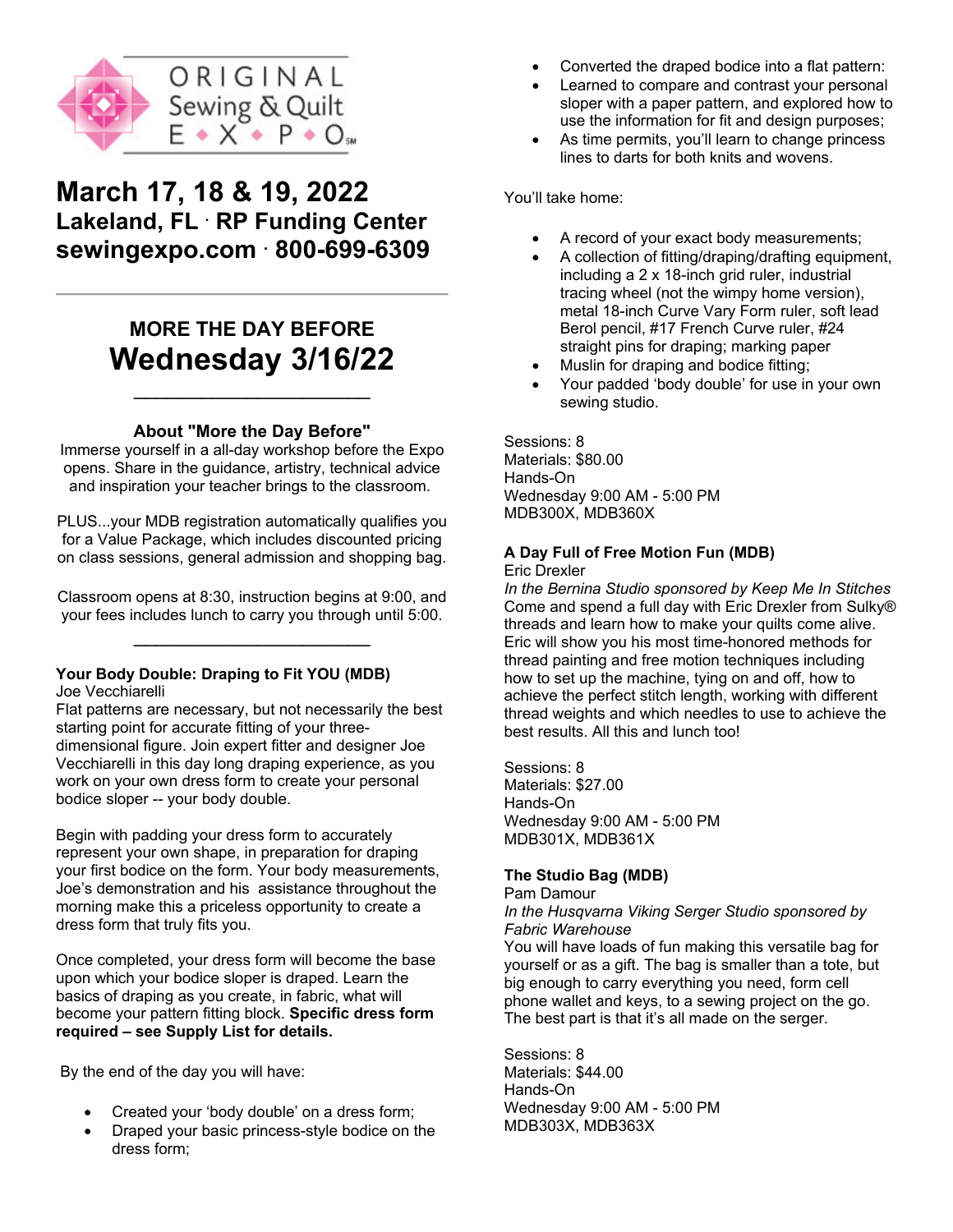#### **Make it Today! Modern Irish Chain (MDB) (BYOF)** Heather Kojan

*In the Juki Studio sponsored by Tops Vacuum & Sewing* Need to make a quilt fast? Heather will change your way of quilt piecing as she shows you how you can streamline your cutting, sewing and assembly time to make this lovely Irish Chain in a modern way. Options to make baby sized quilts, or a bed quilt will be part of this class. So, what are you waiting for? Get that quilt top done toady! *Bring your own fabric; see supply list for details.*

Sessions: 8 Materials: \$14.00 Hands-On Wednesday 9:00 AM - 5:00 PM MDB302X, MDB362X

## **Design and Serge Jacket (MDB) (BYOF)**

**Jill McClov** 

*In the Juki Serger Studio sponsored by Tops Vacuum & Sewing*

No patterns, no waist or hip measurements, just style and fun. This loose fitting, drop shoulder jacket without darts is an easy and flattering jacket to wear. Once you have the base, you can add a flounce, pleats, tucks or front cuff band. This jacket can be made collarless or choose from a variety of collar styles, straight hem or shaped, yoke or no yoke. Once you learn the basics, you can go wild. You become the designer.

For class select a rayon batik or something else that drapes and tears on grain, stiff fabrics make us look heavier and remember, there is a huge difference between drape and cling. Depending on your design, construction will be rolled edge with the possibility of flat lock and 3 or 4 thread overlock. *Bring your own fabric; see supply list for details.* 

Sessions: 8 Hands-On Wednesday 9:00 AM - 5:00 PM MDB304X, MDB364X

## **Free-Motion Mastery in a Month Quantum Leap (MDB)**

### RaNae Merrill

*In the Husqvarna Viking Studio sponsored by Fabric Warehouse*

Want to learn to do free-motion quilting but don't know where to start? Can you do a few simple patterns but you want to expand your creativity? Have you taken other classes and failed? Are you afraid you'll ruin that beautiful top you spent weeks piecing? This is the class for you! RaNae's unique teaching system and specialized tools guide you step-by-step through simple exercises that will get you moving comfortably at the sewing machine and build your quilting skills as you quilt one block at a time. You'll go home with a practice plan to continue building your skills and finish quilting your first free-motion quilt, or finish your blocks into the project shown. Best of all, you'll leave class saying "I can DO this!"

Sessions: 8 Materials: \$33.00 Hands-On Wednesday 9:00 AM - 5:00 PM MDB305X, MDB365X

# **Thursday 3/17/2022**

## **Longarm Quilting Basics**

Handi Quilter

*In the Handi Quilter Longarm Studio sponsored by Heart of Florida Sewing Machine*

Quilting with a longarm machine can really speed you along to a finished quilt. Learn the basics of working with the longarm machine such as how to load a quilt, facts about thread, needles, tension and much more. *Two students will share a machine, so sign-up with a friend or make a new one in class when you join the fun! You'll be surprised at how much you'll learn between turns at the machine.*

Sessions: 3 Hands-On Thursday 8:30 AM - 11:30 AM A14X, B30

## **Fleece: Beyond the Basics**

Barb Callahan

*In the Janome Studio sponsored by Citrus Sew & Vac* Take the mystery out of inserting zippers and add fun decorative elements to any fleece project. Barb is here to share with you her fool proof method for inserting a zipper with ease and to show you that applique can be done with fleece just as easily as it can be done with cotton or wool. It's time that you took your fleece beyond the basics.

Sessions: 2 Materials: \$22.00 Hands-On Thursday 8:30 AM - 10:00 AM A 8X

## **Layers and Lines: How to Create a Quilting Design (BYOF)**

#### RaNae Merrill

Ever since I started teaching Free-Motion Mastery in a Month, the question my students ask most often is "Now that I can quilt, how do I decide what designs to put where on my quilt?" Layers & Lines answers that question. We'll begin with four concepts: Story, Layers, Lines & Contrast. Together we'll work through a variety of simple, hands-on drawings that will teach you how to use these concepts to create a quilting design. After Layers & Lines, you will be able to create quilting designs that take your quilt tops from special to spectacular!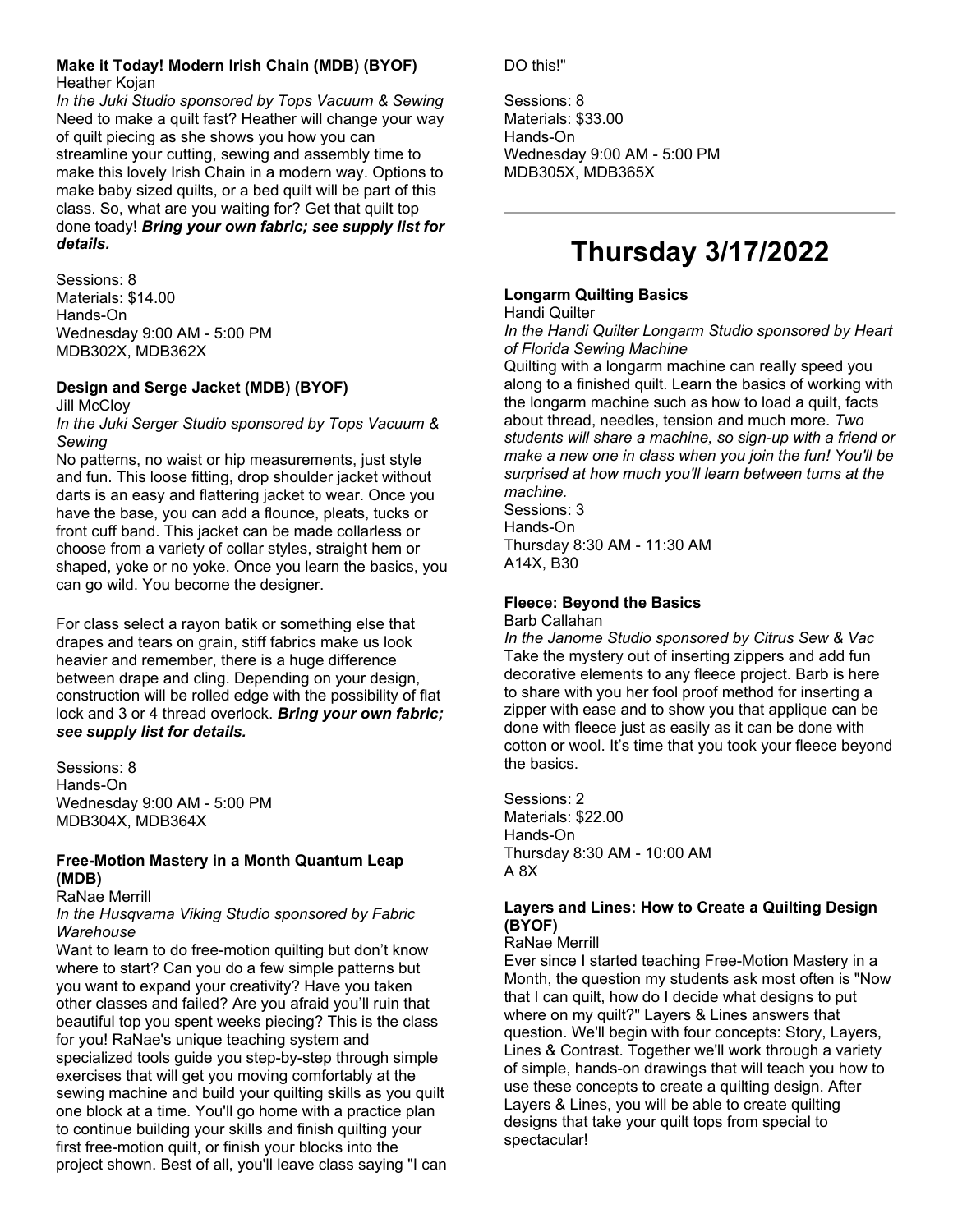Sessions: 3 Hands-On Thursday 8:30 AM - 11:30 AM A 1X, B17

#### **E-Z Tote Bag**

Lyn Powers and Pat Sauer

*In the Brother Studio sponsored by The Sewing Studio Fabric Superstore*

Learn easy motif placement as well as sewing on cork as you make this fashionable and useful tote bag. The fun does not stop there, Pat will show you how to add a twist with cut out embellishments to make the tote a bit more personalized. *Fabric may differ from photo*.

Sessions: 3 Materials: \$16.00 Hands-On Thursday 8:30 AM - 11:30 AM A 7X, B23

#### **Embellishing with Free Motion Thread Painting** Eric Drexler

*In the Bernina Studio sponsored by Keep Me In Stitches* You don't need an embroidery machine to do beautiful embroidery. Eric will guide you through the fun skill of Free Motion Thread Painting. If you can draw it or trace it, you can make it out of thread. You will learn how to do Straight Stitch Thread Sketching and gorgeous fill stitches to create your own masterpiece. You will also get a chance to play with some pretty, Sulky threads and learn how Sulky Stabilizers make it easier. He will also bring an inspirational trunk show to inspire you as to what can be done with your new talent.

Sessions: 4 Materials: \$17.00 Hands-On Thursday 8:30 AM - 11:30 AM A 9X, B25

### **Front Drape Knit Top for Serger (BYOF)**

Nick Coman

*In the Husqvarna Viking Serger Studio sponsored by Fabric Warehouse*

You're going to love this little draped tee; it wears perfectly at home all by itself or under a blazer or cardigan. The magic here comes from the drapey of a rayon jersey or ITY (Interlock Twist Yarn) knit and the ease of sewing it up on a serger. There is no doubt this will soon be your "Go To" knit top. *Bring your own fabric; see supply list for details.* 

Sessions: 3 Materials: \$22.00 Hands-On Thursday 8:30 AM - 11:30 AM A12X, B28

#### **Unconventional Embroidery: Cork Needle Case** Alicia Welcher

*In the Pfaff Studio sponsored by Fabric Warehouse* Discover all the most useful techniques for embroidering the latest in "non-average" materials – cork! Create an in-the-hoop needle case that showcases a decorative spine created from embroidered cork fabric. Not only will you have created a unique and coveted sewing accessory, you'll leave class with a new understanding of how to think about unconventional surfaces and your embroidery machine.

Sessions: 2 Materials: \$13.00 Hands-On Thursday 8:30 AM - 10:00 AM A 6X

#### **Get Your Hands on Westalee Design Rulerwork Templates**

Donelle McAdams

*In the Juki Studio sponsored by Tops Vacuum & Sewing* Even though it may be your very first time to try Template Quilting with rulers, you will AMAZE yourself with the success that you will experience with this project. First, we will stitch the Borders to the center fabric and then dive right into Template Quilting and create a beautiful 16-inch square table mat. We will be stitching a center medallion, corner embellishment and creating a border design in the border section. Class is designed for beginners, but advanced beginners are sure to learn a tip or two in this fun class. Don't miss the opportunity to try Rulerwork (Template Quilting).

Sessions: 4 Materials: \$30.00 Hands-On Thursday 8:30 AM - 11:30 AM A10X, B26

### **Inspiring Serger Confidence**

Kathy McMakin *In the Juki Serger Studio sponsored by Tops Vacuum & Sewing*

Intimidated? Fear not! The serger is your friend! It's the perfect companion for your sewing machine, as it always makes you look like a professional (even if you're not). Knowing your serger, what it can do and how to do it, will take your sewing to a whole new level. Learn how a serger works, tension settings, stitch lengths, cutting widths, differential feed, when to have your cutter in and out of work, needle positions, basic stitches for construction, decorative stitches for embellishing and finishing and specialty stitches used in construction, embellishing and finishing, and finally troubleshooting. When you maximize your serger's potential, you maximize your own, too!

Sessions: 4 Materials: \$15.00 Hands-On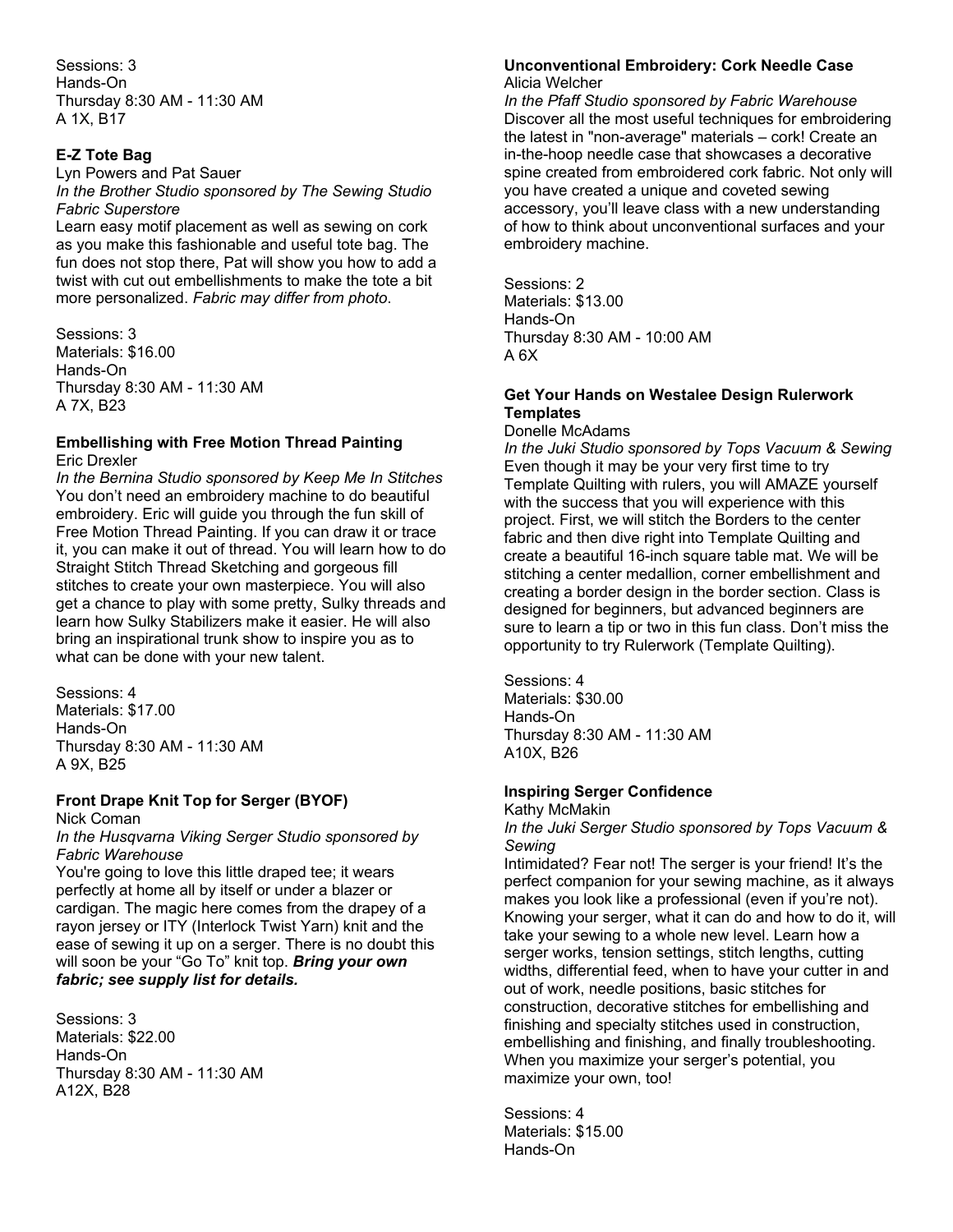Thursday 8:30 AM - 11:30 AM A13X, B29

## **Beginning Quilt Making: Mod Star Block**

Cheryl Sleboda

#### *In the Husqvarna Viking Studio sponsored by Fabric Warehouse*

Start your quilting process with Cheryl, who will guide you in all you need to know about cutting, pressing, and piecing these easy and modern quilt blocks. Make a star block in class and leave with ideas on how to create a full quilt top, quilting and binding suggestions so you have a solid plan for completing the quilt when you get home.

Sessions: 3 Materials: \$17.00 Hands-On Thursday 8:30 AM - 11:30 AM A11X, B27

## **Your Best Dressed Shirt**

Jim Suzio

You have seen them in shops, online and in catalogs, those dress shirts with smooth plackets, matching pockets, crisp collars, and unique detail finishes. See how simple some of these designer details can be duplicated with even the basic sewing machines and skills.

Sessions: 1 Thursday 9:00 AM - 10:00 AM A 3

#### **Project Speed: Using a 10 Degree Ruler to the Max** Connie Spurlock

And you thought that a 10 Degree Ruler was just another ruler! Think again. This simple ruler can add so much variety and speed to your projects...use it to quickly decorate a jacket, make a table runner, a tree skirt or just piece 150 pieces of fabric in an hour. You will love the potential and the outcome.

Sessions: 1 Thursday 9:00 AM - 10:00 AM A 4

### **Fitting a Dress Form to You**

Joe Vecchiarelli

When making a garment it becomes faster and more accurate to create your fit on a dress form. Learn to make simple adjustments with easy placement of sizing material on the form to mimic your shape instantaneously. You'll eliminate the frustration of fitting the paper pattern (flat) to your body (not flat). One dress form can become your body shape in seconds, and help with faster, easier and more accurate fitting results forever after.

Sessions: 1 Thursday 9:00 AM - 10:00 AM A 2

#### **Refining Pant Patterns for Your Particular Shape** Lorraine Henry

One standard pattern shape does not fit all figure shapes! Larger curvier buttocks need a curvier pattern angle in the back and flat buttocks need a flatter angle. The angle is as important as the width differences that are needed. This applies to the abdomen issues as well. Flat abdomens can have a flatter front but larger ones need a different shape to get the length and width needed. Learn a new and better way to alter for abdomen. All legs are not the same either, full thighs, flat thighs, knock knees, bowed knees all have their own fitting needs al well.

Sessions: 1 Thursday 9:00 AM - 10:00 AM A 5

## **Mastering Bag Hardware**

Pam Damour

The difference between custom-made and handmade is in the hardware when it comes to bags. Join Pam as she shows you how to install metal feet, make adjustable straps, insert wallet frames and more in this fun and informative lecture. It's time to kick it up a notch with great looking bags!

Sessions: 1 Thursday 10:30 AM - 12:00 PM B19X

## **Wing Needle Magic**

Barb Callahan

*In the Janome Studio sponsored by Citrus Sew & Vac* The wing needle, also known as the hemstitch needle, can make so many projects easier and at the same time more professional looking. Barb will demonstrate how to hem and finish table linens, create interesting bindings for quilts and finish raw edges on a garment. Applique takes on a whole new look when you use the wing needle and makes raw edge applique look clean and neat. You too, can achieve distinctive results with these easy techniques.

Sessions: 2 Materials: \$22.00 Hands-On Thursday 10:30 AM - 12:00 PM B24X

## **Would Ernest Hem My Way?**

Jim Suzio

We've all had it happen, we follow the pattern directions closely, yet the hem on your newly constructed garment fails to lay flat and smooth. Or you are asked to hem that gown, only to have it curl and stretch, or worse, the rolled hem pulls away creating more of a problem. Jim will explain several unique "non-textbook" methods of hemming garments for a joyful success.

Sessions: 1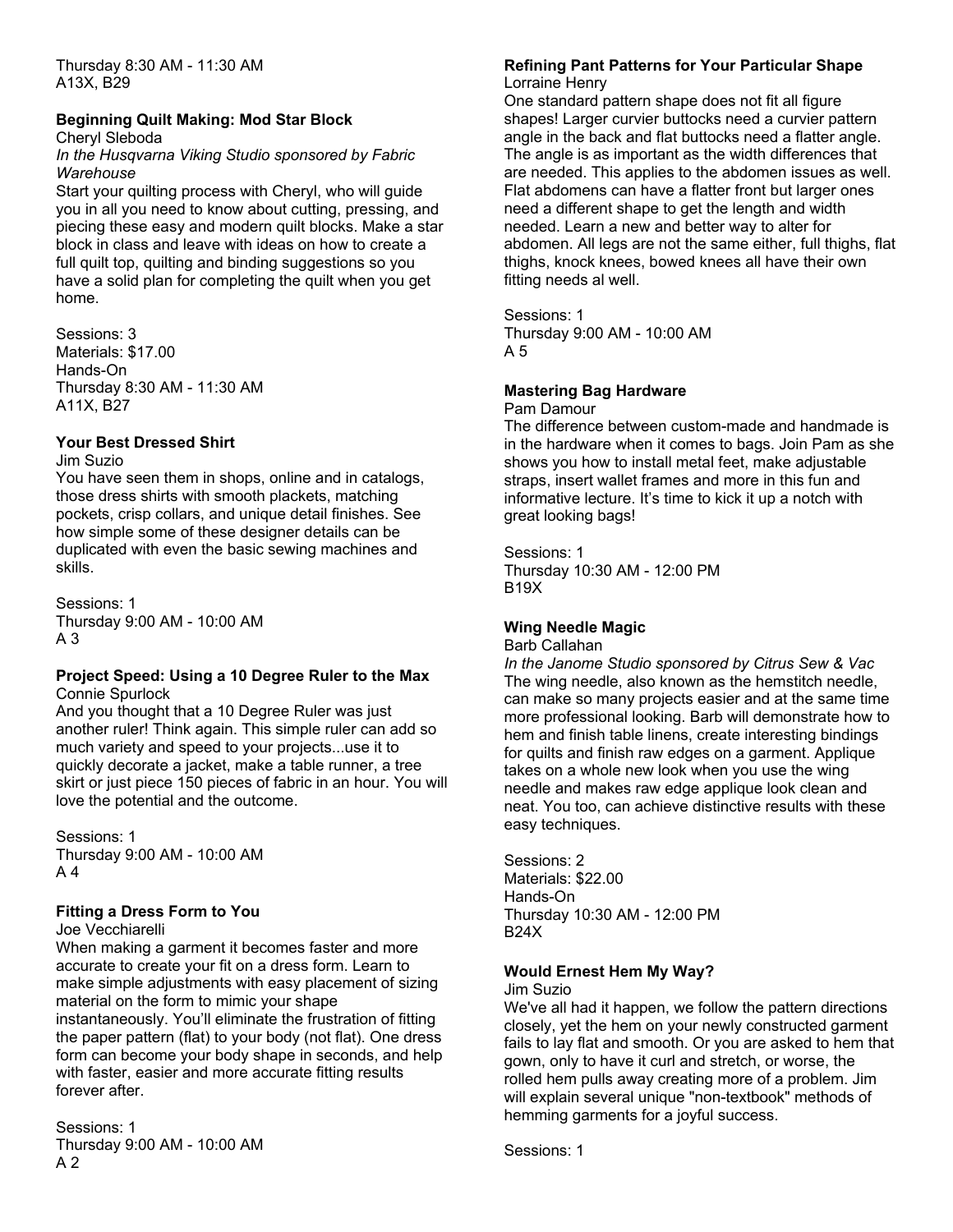Thursday 10:30 AM - 11:30 AM B20

#### **Notions You Can't Sew Without**

#### Connie Palmer

Nothing makes sewing easier and more fun like using the best notion for the job! You'll feel like a magician, since all the tasks suddenly become easier – right before your eyes. See the many ways you can add to your sewing pleasure, saving time and delivering excellent results, as Connie unravels sewing techniques using scissors, measuring tools, fabric marking tools, straight pins and much, much more! Fall under Connie's enchanting spell with this eye-opening lecture.

#### Sessions: 1 Thursday 10:30 AM - 11:30 AM B18

## **Serger 911**

#### Kathy Ruddy

Explore how the serger operates from the inside out as you learn how width is used to improve stitches, how to create a perfect balanced-tension control strip to test your stitches for each new fabric and thread you use, a sequential tension formula that works on any model and with all thread types and five-minute serger pocket that can be added to any pattern. If you have a serger and barely use it, or want to use it with greater proficiency, this class is a fantastic place to start!

Sessions: 1 Thursday 10:30 AM - 11:30 AM B21

#### **Unconventional Embroidery: The Mini Market Tote** Alicia Welcher

*In the Pfaff Studio sponsored by Fabric Warehouse* We're drawn to them in all their bright colors, but how on earth do you get them into your hoop? Get your hands on one of our favorite project blanks and learn how easy it can be! What seems impossible becomes a fast and easy process when you know how to approach it. Perfect as a gift on its own, the market tote also makes a great container for a group of smaller necessities for baby showers, housewarmings and so much more.

Sessions: 2 Materials: \$30.00 Hands-On Thursday 10:30 AM - 12:00 PM B22X

### **It "Seams" to Fit**

#### Lorraine Henry

There are three different methods of pattern alteration one may use - the original slash and spread, the pivot and slide which was more accurate in many cases, and now the "new" seam method which was developed off the pivot and slide but is much more "user friendly". It has produced many "Ah-ha" moments for those who

alter existing patterns for better fit. A British sewer declared that it has "revolutionized her sewing!" It is by far the easiest and most accurate way to alter a pattern. Another new development is the order one should follow in checking your measurements and doing the alterations. This has made a world of differences in understanding where and when changes need to occur on the pattern.

Sessions: 1 Thursday 12:30 PM - 2:00 PM C35X

### **Franken Pattern**

#### Cheryl Sleboda

Unleash your inner designer by taking pieces and parts of various patterns to create your ultimate unique masterpiece. During this lecture, you will learn what patterns work best together, and how to make your creation fit properly. Sessions: 1 Thursday 12:30 PM - 2:00 PM C37X

### **Introduction to Pro-Stitcher**

#### Handi Quilter

*In the Handi Quilter Longarm Studio sponsored by Heart of Florida Sewing Machine*

The Pro-Stitcher® quilting system integrates Handi Quilter's world-class quilting machines with the latest computer technology to help you finish more quilts. Pro-Stitcher guides the machine to quilt any design you want to use, create, or customize. Learn how to set up a design, whether in a specific area or edge to edge, as well as the basics of advancing and repositioning designs. You'll be finishing quilts in no time! *Two students will share a machine, so sign-up with a friend or make a new one in class when you join the fun! You'll be surprised at how much you'll learn between turns at the machine.* 

Sessions: 3 Hands-On Thursday 1:00 PM - 4:00 PM C46, D62XY

## **Sun Dance: TempLee Quilting with Westalee Design Rulerwork Templates**

#### Donelle McAdams

*In the Janome Studio sponsored by Citrus Sew & Vac* TempLee Quilting is similar to reverse applique but much easier. We will stitch a beautiful medallion using Westalee Design® rulerwork templates and then cut out sections of the top fabric to reveal the 'peeker' fabric while creating a beautiful 20-inch square wall hanging. Class is designed for confident beginners; however, advanced beginners are sure to learn a tip or two in this fun class. Don't miss the opportunity to try TempLee Quilting for more than just quilting.

Sessions: 3 Materials: \$35.00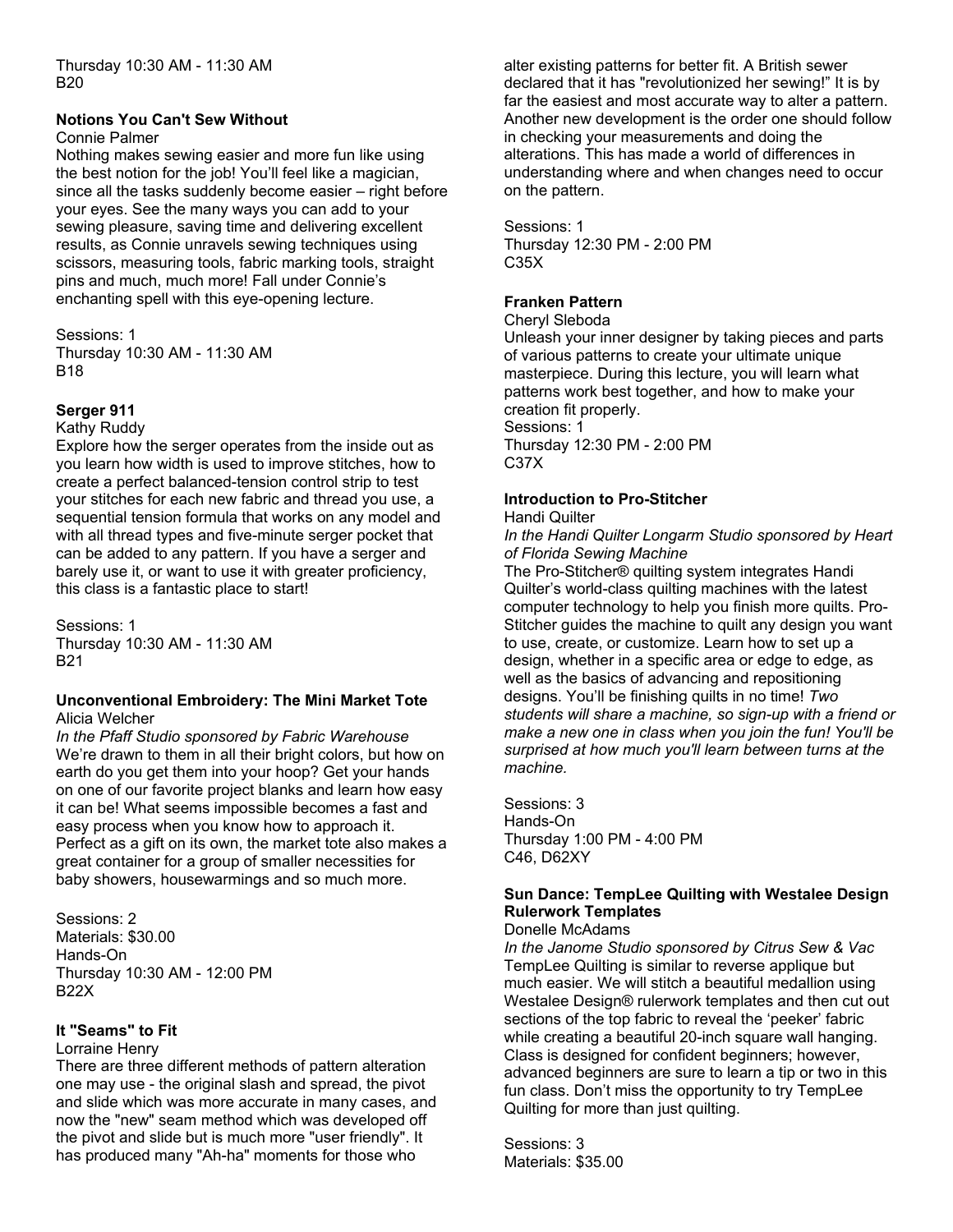Hands-On Thursday 1:00 PM - 4:00 PM C40, D56XY

#### **Welt Pocket Wizardy**

#### Jim Suzio

You've often admired the welt pockets on well-made garments wondering how they accomplished such a feat. Learn how with a few "tricks". Armed with the secrets to creating perfect welt pockets you'll be able to create everything from a classic double welt to a shaped welt pocket. You can even insert a zipper (and without the aid of Mr. Potter's wand).

Sessions: 1 Thursday 1:00 PM - 2:00 PM

C36

#### **Coloring is for the Birds (BYOF)**

#### Jill McCloy

Adding color to your applique can be fun and sometimes unexpected. In this in-depth hands-on class, you will learn, about realistic shading in class, bonded appliqué as a base, then step by step coloring. Jill will show what appliqué stitches she likes, and you can do the stitching at home. The class sample is a cardinal in winter, but she'll show you her latest dimensional flower and a leaf if you'd like to make a spring or summer scene. *Bring your own fabric; see supply list for details.*

Sessions: 3 Materials: \$12.00 Hands-On Thursday 1:00 PM - 4:00 PM C33, D49XY

#### **Commercial Notions for the Home Studio** Joe Vecchiarelli

Learn about the specialty tools and notions used in the fashion industry for all types of pattern work, and how to use them for better, faster and more accurate results. These are the same tools found in the toolboxes of fashion professionals in NYC and Hollywood – they help you to move swiftly, accurately and surely through all your pattern work. Whether you're creating a new design from scratch, adjusting an existing pattern's fit, re-styling, re-shaping or re-designing a great-fitting pattern, using the proper tools allows you to enjoy what you're doing, not worry about how to go about doing it. Includes the what, why, where, when and how for a collection of important fashion rulers, marking tools and more – an essential class for those who design or sew fashion.

Sessions: 1 Thursday 1:00 PM - 2:00 PM C34

### **Parker on the Porch: Fresh Mesh**

Lyn Powers and Pat Sauer *In the Brother Studio sponsored by The Sewing Studio Fabric Superstore*

Mesh is a fun fabric to embroider, and best of all, it can be super stylish and has easy care. During this hands-on class, students will learn how to waterproof the fabric, insert a zipper, and assemble the bag in the embroidery hoop, that's right, now sewing required! *Fabric may vary from photo.* 

Sessions: 3 Materials: \$16.00 Hands-On Thursday 1:00 PM - 4:00 PM C39, D55XY

#### **Peek A Boo Portfolio**

Connie Palmer

*In the Bernina Studio sponsored by Keep Me In Stitches* There's not a fabric or non-fabric that stumps Connie. Why? Because she figures out all the easiest, no-fail methods, which notions help most and how to choose designs that ensure success. Share in all of that knowledge as you create this practical portfolio in class. Learn all about setting your machine up for vinyl with the correct accessory feet, needles and threads. The pretty fabric accent and simple zipper installation complete your experience, and you'll leave with complete directions and a finished bag. All materials included.

Sessions: 3 Materials: \$18.00 Hands-On Thursday 1:00 PM - 4:00 PM C41, D57XY

### **Super Simple Serger Bags**

Pam Damour

*In the Husqvarna Viking Serger Studio sponsored by Fabric Warehouse*

Take your serging skills to a new level while completing three creative bags. Pam will walk you through three different zipper insertion techniques and offer a lesson on different types of stabilizers that will make the job quicker and easier. By the end of class, you will be a bag making pro!

Sessions: 3 Materials: \$33.00 Hands-On Thursday 1:00 PM - 4:00 PM C44, D60XY

## **Disappearing Half Square Triangles: Three Ways (BYOF)**

#### Heather Kojan

*In the Pfaff Studio sponsored by Fabric Warehouse* Half Square Triangles (HSTs) are awesome on their own, but what if we took them to the next level. We'll explore 3 different blocks that can be made from half square triangles. Layer cake friendly! *Bring your own fabric; see supply list for details.*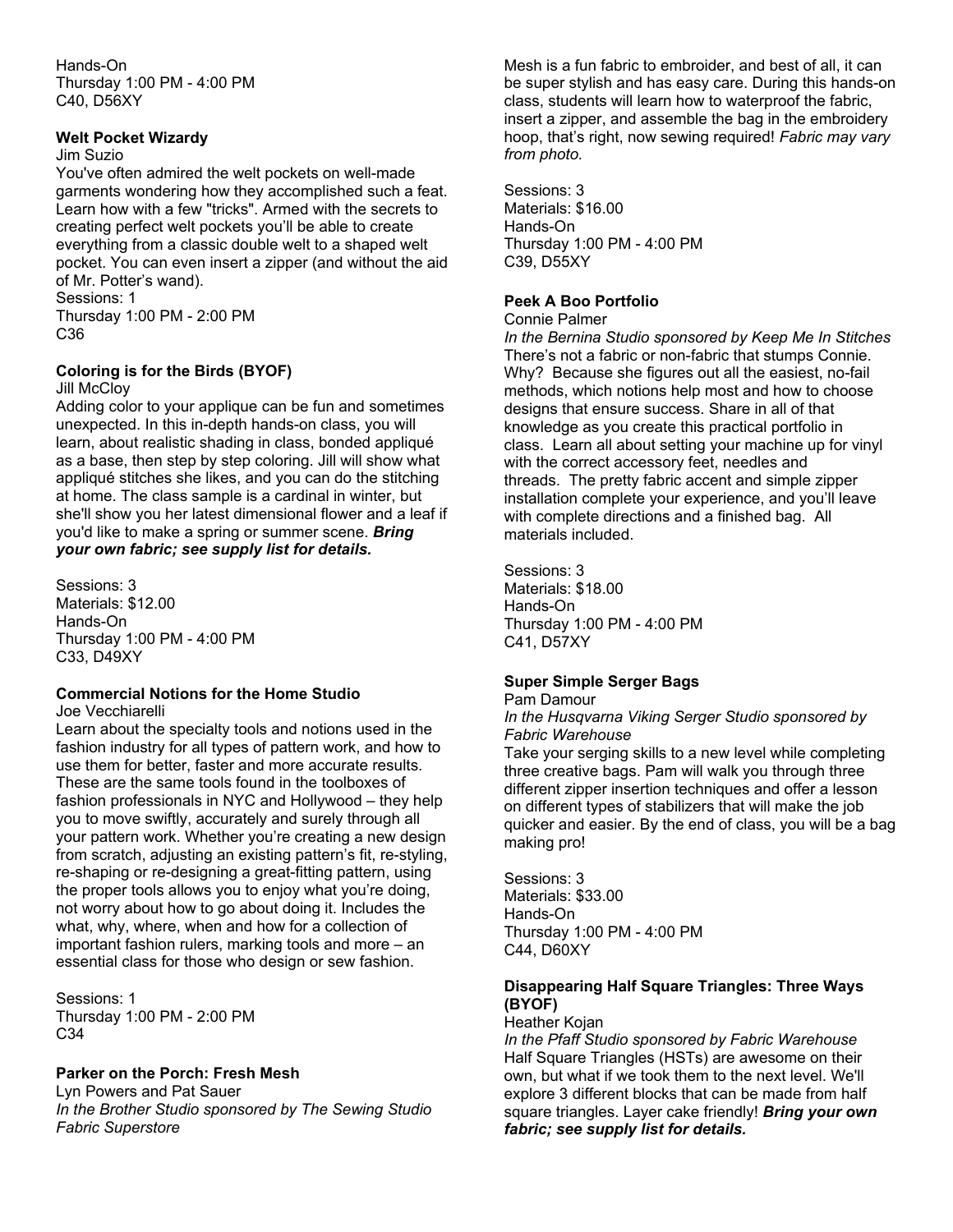Sessions: 4 Materials: \$17.00 Hands-On Thursday 1:00 PM - 4:00 PM C38, D54XY

#### **Dinosaurs are Dino-Mite!**

#### Connie Spurlock

*In the Juki Studio sponsored by Tops Vacuum & Sewing* Learn how quick and easy fusible applique can be when you use an applique pressing sheet. Join in a discussion of the various fusible web options available on the market today as well as how to enlarge or reduce your patterns for any project you like. Connie has made this project quick and easy by pre-cutting the blocks, border and sashing, which are included in your kit. By the end of class, you will be on your way to completing a delightful dinosaur quilt top. Quilt top measures 42 inches by 52 inches.

Sessions: 4 Materials: \$45.00 Hands-On Thursday 1:00 PM - 5:00 PM C42, D58, E74

### **5 Zippers, 5 Bags, One Serger**

Alicia Welcher

*In the Juki Serger Studio sponsored by Tops Vacuum & Sewing*

Have fun and build your serger skills at the same time. This is the perfect class for everyone who loves to sew and wants to increase her dexterity with the serger. Discover a fantastic collection of bags, zipper techniques and serger tricks – all wrapped up in helpful tips and lots of creative choices. You'll definitely learn to install zippers a bunch of different ways -- all on the serger of course. And, you'll pick up tricks bag designers use all the time, so you can create your own bag styles as easily as imagining them. So … if you love all kinds of bags, this is the perfect course for you, too!

Sessions: 4 Materials: \$28.00 Hands-On Thursday 1:00 PM - 4:00 PM C45, D61XY

#### **Bias Waist Palazzo Pant**

Nick Coman

#### *In the Husqvarna Viking Studio sponsored by Fabric Warehouse*

Palazzos are back! Contrary to popular belief, they are super flattering on just about everyone, and so very comfortable, like a favorite pair of sweats, but stylish enough to wear out. Create your very own pair of this simple yet elegant style with full or not so full legs. You decide. The secret to this stunning pair of pants is the bias-cut waist band that allows it to sit smoothly at the hip, giving you the ease of an elastic waist band with the look of a fitted garment.

Sessions: 3 Materials: \$68.00 Hands-On Thursday 1:00 PM - 5:00 PM C43, D59, E75

#### **Pattern Alterations and the Fit Muslin** Abby Riba

Let's talk about why commercial patterns don't fit and what we can do about it. First, we will start with proper body measurements and then apply those measurement to the pattern. We will discuss what to alter, which order to alter, ease, and making a muslin to test fit. Once you have the muslin fitted you have a road map to changes for future sewing projects! **Note:** This class does not cover how to do a particular alteration.

Sessions: 1 Thursday 2:30 PM - 3:30 PM D<sub>51</sub>

## **Embroidered Gifts to Make**

Jim Suzio

Seems just a few years ago, one was elated when they received a party invitation. Now, the feeling is often stressful, wondering what one can bring that isn't the cause for an allergic reaction or health hazard. Why not embroider something instead? How about a dozen cookie inspired coasters as opposed to high calorie cookies? Or an ornament that could be a dated memory for the first year of school? Need a party favor? You can embroider those too (and often for less than a "store bought" one).

Sessions: 1 Thursday 2:30 PM - 3:30 PM D52

#### **Why So Many Different Types of Stabilizer?** Eric Drexler

Unlock the mystery of stabilizing for all your sewing, quilting, serging and embroidery projects. Learning the differences between the various stabilizers can open a world of possibility and allow you to choose confidently whenever you have a project in mind.

Sessions: 1 Thursday 2:30 PM - 3:30 PM D50

## **It's Sew Easy: Sewing with Knits**

Kathy Ruddy

You will see how easy it is to "body fit" your fabric and sew with knits. Discussion includes dresses and workout/leisure wear, with focus on pattern sizing, how to handle different stretch factors, plus marking, cutting, needle choice, thread options, seaming and setting in sleeves. Learn to strengthen and stabilize seams and hemlines, and control the shape of corners in this 'allabout-knits' session.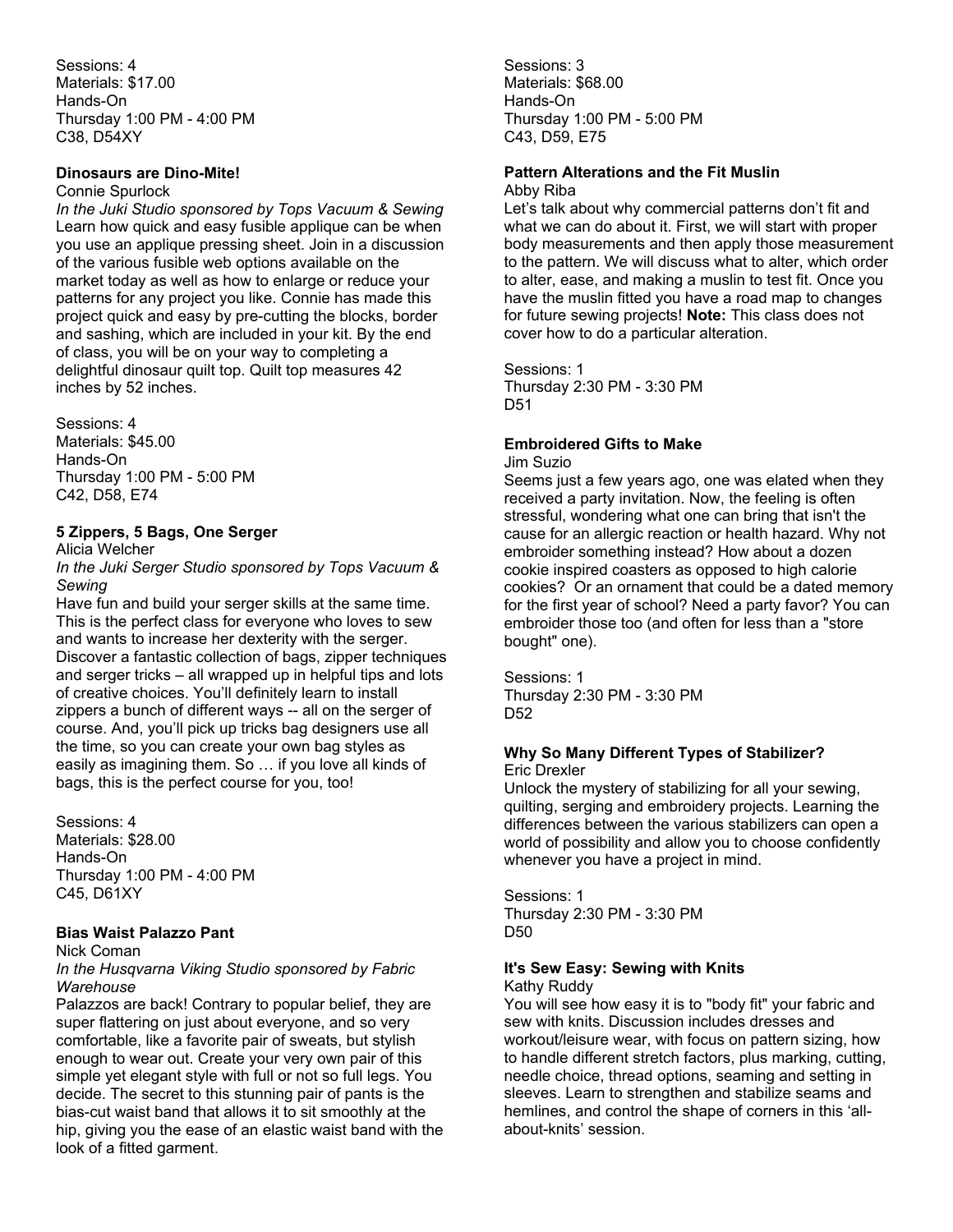Sessions: 1 Thursday 2:30 PM - 3:30 PM D53

#### **Tee Shirt Quilts the Easy Way**

Kaye Koler

Do you have a box filled with tee shirts that hold fond memories and you just can't part with them? Discover how to use them for a memorable, unique and fun quilt that really makes a statement. It's easier than you think with this fast strip piecing method! Really!

Sessions: 1 Thursday 4:00 PM - 5:00 PM E67

#### **Darling Details: Sewing Children's Garments** Kathy McMakin

Details *always* make the difference! From easy tricks for the smallest of garments, to creating perfect collars, added piping, pintucks, folded tucks, puffing, spaghetti bias, rick rack, covered buttons, pearl buttons and other embellishments….. you'll explore dozens of ways to make everything easier, and bring delightful charm to any classic garment. Discover the easiest construction order for children's clothing, (it's different than for larger garments) and how accurate application of these "special effects" can make or break the appeal factor generating 'oohs and aahs' (not 'oh my goodnesses')! Kathy shares her special secrets, honed over a lifetime of creating the most delicate and flawless details, so you can easily and confidently construct adorable and endearing garments – you know, the ones you and your family will cherish for a lifetime.

Sessions: 1 Thursday 4:00 PM - 5:00 PM E66

#### **Time Management Strategies for the Busy Stitcher** Cheryl Sleboda

"I just don't have enough hours in the day!" How many times have you said this when talking about your project backlog? When you adopt Cheryl's best time and project management tips, you'll find more time to do what you love. Make time for your sewing as you learn to manage multiple projects, set goals and discover how to stay on track to achieve them. Explore free resources that help get you organized and active with your projects. Great for the entrepreneur, folks with full time jobs, busy families, full schedules...., or all of the above!

Sessions: 1 Thursday 4:00 PM - 5:00 PM E69

### **Longarm Ruler Essentials**

Handi Quilter

*In the Handi Quilter Longarm Studio sponsored by Heart of Florida Sewing Machine*

Quilting rulers are taking the quilting world by storm and for good reason. They make quilting fast and easy and

are interchangeable to create a multitude of unique designs. Handi Quilter will show you the best practices for using quilting rulers on the longarm so you too can finish your quilts in style. *Two students will share a machine, so sign-up with a friend or make a new one in class when you join the fun! You'll be surprised at how much you'll learn between turns at the machine.* Sessions: 3 Hands-On Thursday 6:00 PM - 9:00 PM F94X, G110

## **Draping Fundamentals: Upper Body**

Joe Vecchiarelli

Discover why draping is the secret to truly fit the body and develop basic draping and patternmaking skills with hands on experience. Create a draped bodice (back and front) using a standard dress form, then turn the resulting muslin into a pattern using garment industry techniques. The resulting sloper is what designers use as a foundation for patternmaking with customdeveloped pattern blocks. You'll even learn how to manipulate darts using cutting and spreading.

Sessions: 3 Materials: \$80.00 Hands-On Thursday 6:00 PM - 9:00 PM F82X, G 98

## **Doors Wide Open (BYOF)**

Heather Kojan *In the Bernina Studio sponsored by Keep Me In Stitches* Open up your creativity to make this modern, improvisationally pieced quilt. Improv newbies will appreciate baby steps to get out of your comfort zone. You'll be calling this your favorite technique in no time! *Bring your own fabric; see supply list for details.* 

Sessions: 3 Materials: \$14.00 Hands-On Thursday 6:00 PM - 9:00 PM F89X, G105

## **Ten Steps to a Perfect Bag**

Pam Damour

The perfect bag for you is the one you can create yourself. Learn new and improved ways to make bag straps, bag bottoms, pockets, corners and zippers. Pam is a master at time-saving techniques and will demonstrate ways to improve your bag making skills as well as bag finishing techniques from her book *Hold Everything*.

Sessions: 2 Thursday 6:30 PM - 9:00 PM F81, G 97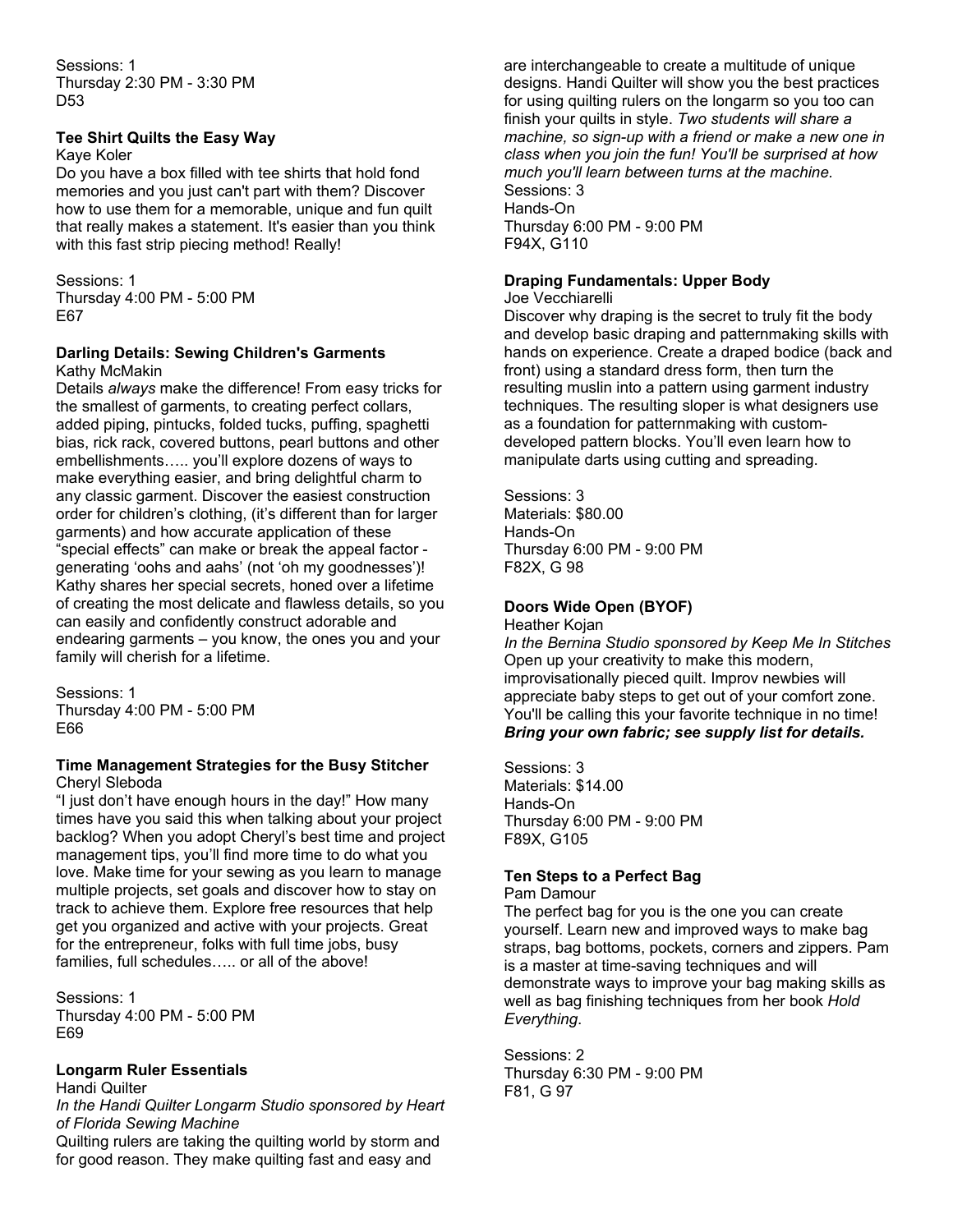# **Friday 3/18/2022**

#### **Fast Fun Fabulous Free Motion Longarm Quilting** Handi Quilter

*In the Handi Quilter Longarm Studio sponsored by Heart of Florida Sewing Machine*

Free motion quilting is a great way to finish your quilts quickly and artistically. During this class you will learn some fabulous free motion techniques that can be incorporated into any quilt. Once you have the knowhow, you will be finishing any quilt in a jiffy! *Two students will share a machine, so sign-up with a friend or make a new one in class when you join the fun! You'll be surprised at how much you'll learn between turns at the machine.* 

Sessions: 3 Hands-On Friday 8:30 AM - 11:30 AM H126X, J142

### **Under the Sea Art Quilt**

#### Julie Luoma

Explore new techniques of freehand cutting, template cutting and raw edge applique that will create movement and interest to not only this quilt top, but future quilt tops as well. You will be amazed how easily this quilt top comes together right before your eyes.

Sessions: 3 Materials: \$44.00 Hands-On Friday 8:30 AM - 11:30 AM H115X, J131

#### **Tote Bag: Use Unfinished Pieces from Years Ago** Barb Callahan

*In the Janome Studio sponsored by Citrus Sew & Vac* Create a one-of-a-kind tote, using hand sewn quilt blocks from the 1800's, hankies from the 1950's and a vintage button from Barb's own collection. Barb will discuss how to get the most out of vintage textiles and how to handle them without compromising their integrity. You have now finished someone's UFO (unfinished object) from the 1800's and the early 1900's.

Sessions: 2 Materials: \$33.00 Hands-On Friday 8:30 AM - 10:00 AM H120X

#### **Designing a Simply Amazing Spiral Quilt**  RaNae Merrill

RaNae will be your guide as you learn simple, yet effective techniques to design, yes, design your own original spiral quilt. Start the design process by combining spiral blocks, then explore "seeing between the blocks", flow forms, and different forms of symmetry. Even if you are not sure what all that means rest

assured that all will become clear. Explore fabric color, value and pattern and how they work together to create a more cohesive quilt. You will gain valuable knowledge and the confidence to design your very own spiral quilt.

Sessions: 3 Materials: \$12.00 Hands-On Friday 8:30 AM - 11:30 AM H113X, J129

#### **Meet Me at the Drawing Board: Designing the Stitching Patterns for Quilt Blocks** Donelle McAdams

Template quilting is all the rage, and for good reason, it makes free motion quilting quicker and easier! Meet me at the drawing board to draw the stitch patterns you will use on your quilt blocks. The process is made easy using quilting templates to bring out the DESIGNER in you! Drawing your quilt block stitching patterns is a great way to become familiar with your templates and gain an idea of the design possibilities. This is a very effective way to experience template quilting while creating block designs and imitating traditional quilt block designs. This is an important class for growing your template quilting skills. See you at the Drawing Board!

Sessions: 2 Materials: \$8.00 Hands-On Friday 8:30 AM - 10:00 AM H114X

### **Placemats Three Ways**

Lyn Powers and Pat Sauer *In the Brother Studio sponsored by The Sewing Studio Fabric Superstore*

Turn ordinary purchased placemats into an extraordinary dining experience with your embroidery machine. Pat will walk you through creating three assorted styles of placements that will expand your skills. Start with some applique techniques, add pockets for silverware and end with learning how to get perfect placement for corner designs.

Sessions: 3 Materials: \$16.00 Hands-On Friday 8:30 AM - 11:30 AM H119X, J135

## **Corset Course Correction: Making Corset Alterations**

#### Cheryl Sleboda

A well-made corset has a very carefully balanced fit. To create a beautiful shape that is wearable by a human requires great attention to the distribution of ease and negative ease. Cheryl will explain the when, where, and why to adjust a pattern and offer suggestions for altering existing corsets, corseted tops and dresses. With her expert advice, you will have a breathable fit that will last all day!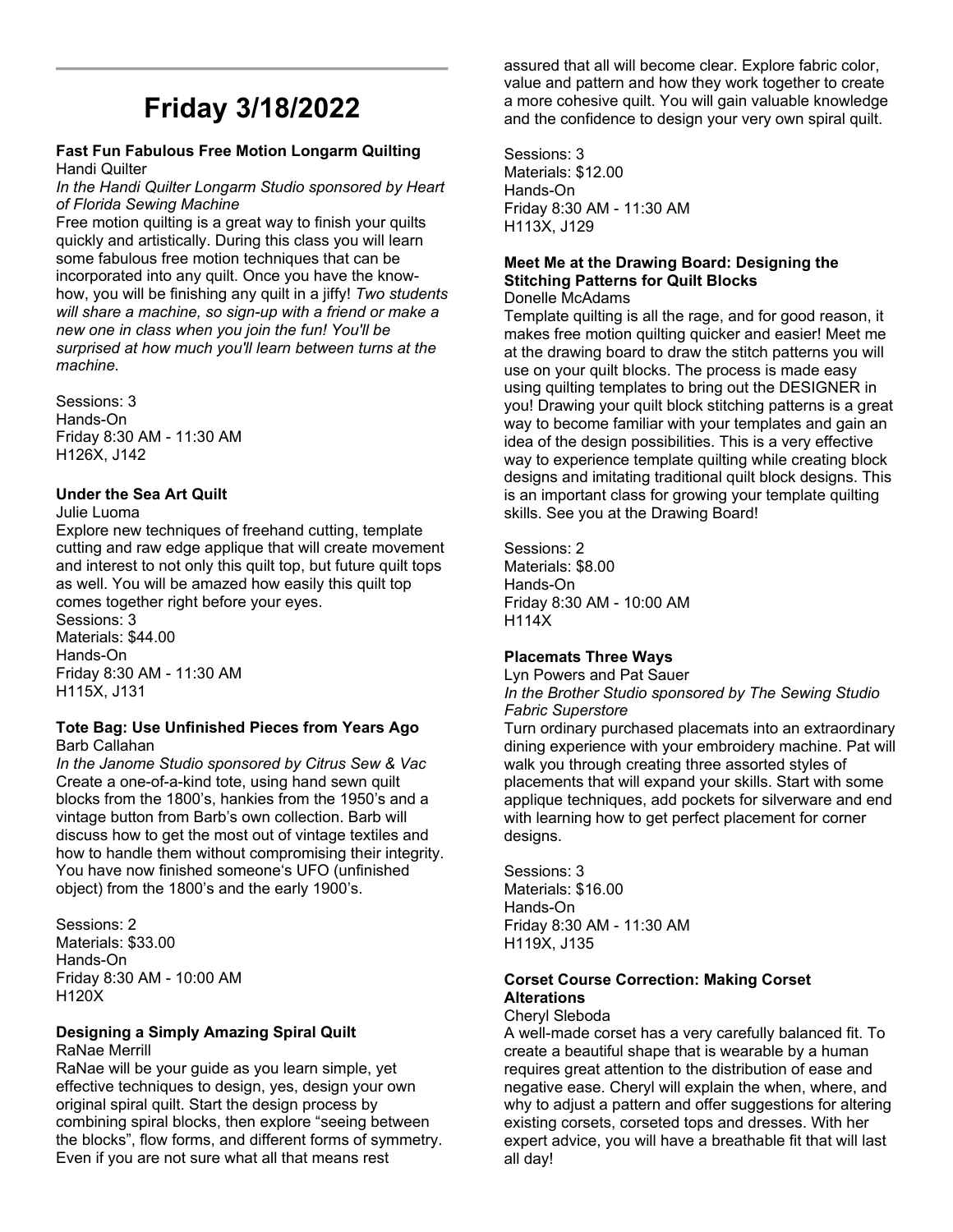Sessions: 1 Friday 8:30 AM - 10:00 AM H117X

#### **Free Motion Print Embellishment**

Eric Drexler

*In the Bernina Studio sponsored by Keep Me In Stitches* Eric will show you a few techniques to enhance the beauty of fabric prints to create one-of-a-kind pieces. You will be filling in the parts of the design with straight stitching and adding a "puffed up" 3-D element. Echo stitching is the final embellishment that gives this masterpiece a pop! And of course, Eric will bring some tantalizing samples to give you all sorts of new ideas.

Sessions: 4 Materials: \$22.00 Hands-On Friday 8:30 AM - 11:30 AM H121X, J137

## **Intermediate Serger Technique Notebook**

Alicia Welcher

*In the Husqvarna Viking Serger Studio sponsored by Fabric Warehouse*

Ready to take your serging skills beyond the basics? Come join serger expert, Alicia Welcher, for a few hours as she shares her best methods for perfecting techniques such as serging in the round, attaching elastic for waistbands, beautifully pointed corners, serging knits like a pro and many more! During this class, you will start to build a notebook of serger techniques that you can use on almost any project you can imagine.

Sessions: 4 Materials: \$22.00 Hands-On Friday 8:30 AM - 11:30 AM H124X, J140

## **The Possibility Bag**

Pam Damour

*In the Pfaff Studio sponsored by Fabric Warehouse* This clever, fully lined bag is made to hold almost anything. The boxed bottom allows the bag to stand without tipping over and beautiful machine embroidery offers the opportunity for personal customization. The two-way zipper goes around the entire bottom, so when open, it lies almost flat for easy access to its contents. This is the perfect little bag for travel or sewing notions on the go.

Sessions: 3 Materials: \$24.00 Hands-On Friday 8:30 AM - 11:30 AM H118X, J134

## **Dresden Mini (BYOF)**

Heather Kojan

*In the Juki Studio sponsored by Tops Vacuum & Sewing* The classic Dresden quilt block looks fresh and modern, full of color, in the mini quilt. Pick up lots of tips during class to make this gem go together easily and perfectly. Make one as a mini, or make many for a full-sized quilt! **Bring your own fabric; see supply list for details** 

Sessions: 3 Materials: \$22.00 Hands-On Friday 8:30 AM - 11:30 AM H122X, J138

## **Magic Jacket (BYOF)**

Nick Coman

*In the Juki Serger Studio sponsored by Tops Vacuum & Sewing*

This Dolman sleeve jacket is "Magic" because it works on all figure types and makes up in fabrics from Knits to Linen or Rayon. Easy to sew, and great for wearable art applications. This will be your go-to jacket for that quick to make easy to wear wardrobe essential. *Bring your own fabric; see supply list for details.* 

Sessions: 3 Materials: \$22.00 Hands-On Friday 8:30 AM - 11:30 AM H125X, J141

## **In the Pink (BYOF)**

Jill McCloy

*In the Husqvarna Viking Studio sponsored by Fabric Warehouse*

This class is a real mix of techniques. The pinks fabric makes use of a bleach pen to discharge color for blended variegation in the dimensional petals. The vases features both appliqué shading and pencil shading; there is ruching for flower shaping; paper piecing for the background, colored pencil accents on the dimensional leaves and two hand embroidery stitches for added detail. That is a huge amount of creativity in this diminutive 5 x 6-inch mini. *Bring your own fabric; see supply list for details.* 

Sessions: 3 Materials: \$12.00 Hands-On Friday 8:30 AM - 11:30 AM H123X, J139

## **Pants: One Pattern Five Styles**

Kathy Ruddy

With knowledge of different sewing skills the same pant pattern can be turned into any style that you prefer. Kathy knows the easiest fast ways and in this class she will share them with you. Lern more about basic pull-on waist,"Eat Cookies" comfy tailored waist, contour elastic waist, faced waist and jeans fly zipper waist. There truly is something for every skill level.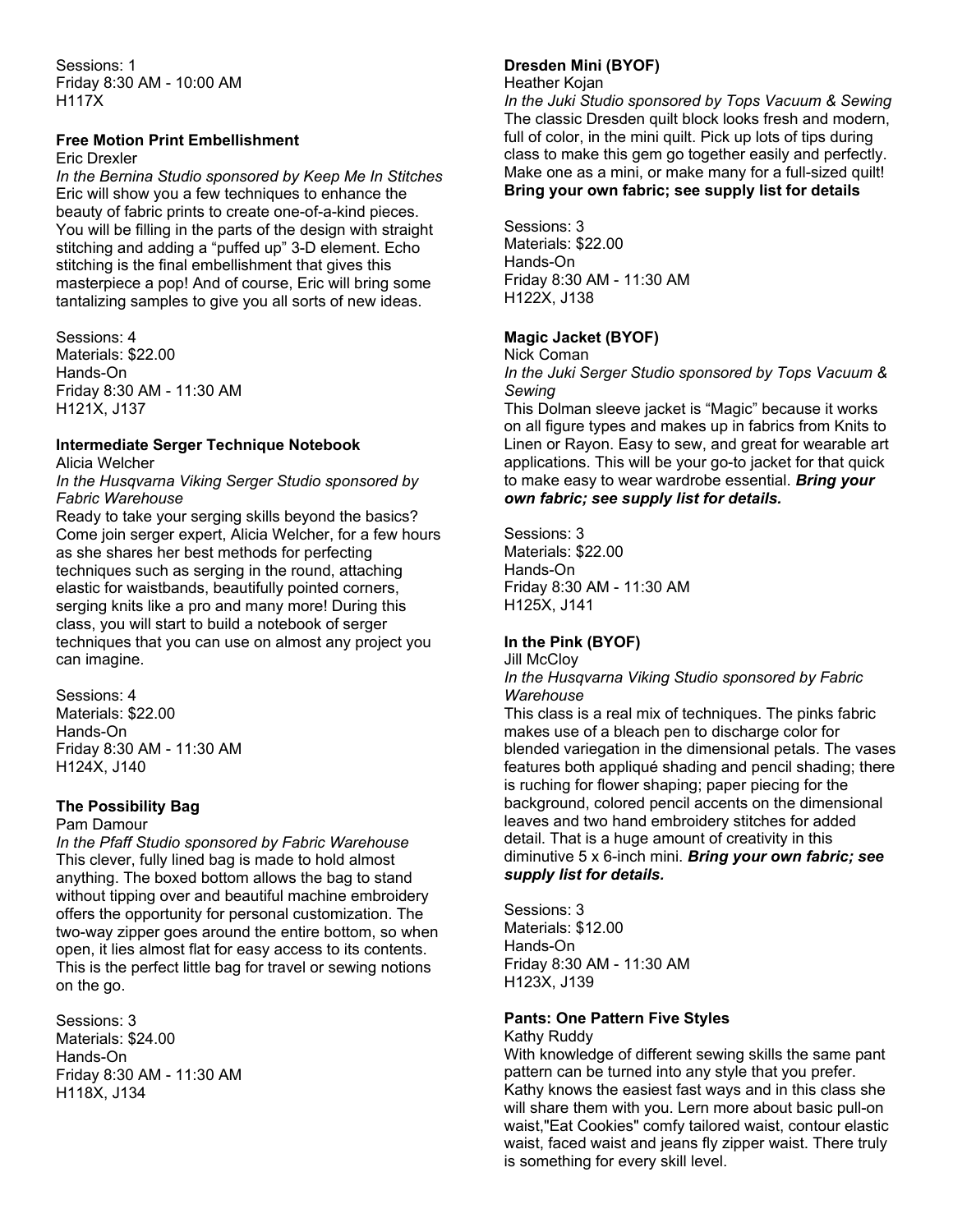Sessions: 1 Friday 9:00 AM - 10:00 AM H116

#### **Needles and Stitches: Sewing Knits with a Smile**  Barb Callahan

*In the Janome Studio sponsored by Citrus Sew & Vac* We love to wear them, we should love to sew with them, too! In this technique class, you will learn to create smooth, elegant seams, hems without bulk that do not roll, as well as perfect necklines. You'll soon discover the joys of sewing a knit wardrobe you'll be proud to wear.

Sessions: 2 Materials: \$22.00 Hands-On Friday 10:30 AM - 12:00 PM J136X

#### **Getting to Know Your Serger**

Kathy McMakin

When sewists talk about sergers do you feel like you need a translator? Upper loopers…lower loopers… chain loopers…differential feed…five

needles….WHAT??? You have got to be kidding! Kathy will start at the VERY BEGINNING, explaining the ins and outs of sergers and why we love them so. As she does, she'll introduce all the critical, we-use-them-overand-over techniques: starting and stopping seams, handling corners and curves and serging on knits; how to create lettuce edges and gathers; using flatlock, cover stitch, chain stitch and more. Suddenly you'll understand the love affair so many of us have with our sergers!

Sessions: 1 Friday 10:30 AM - 11:30 AM J132

### **Meet Me at the Drawing Board: Designing the Stitching Patterns for Borders**

Donelle McAdams

Template quilting is all the rage, and for good reason! Meet me at the drawing board to see how creating designs with quilting templates for borders brings out the DESIGNER in you! In this class, we will be creating border designs. Use Westalee Design Templates from Sampler Set 1 and Hearts to create borders that can be used in a variety of ways and discuss placement of designs in borders. This is a very effective way to experience template quilting without the hassle of toting your sewing machine to class, and a common first step for even the most experienced quilters. Join us for a fun and information packed class and get a great start to template quilting on your machine at home. See you at the Drawing Board!

Sessions: 2 Materials: \$8.00 Hands-On Friday 10:30 AM - 12:00 PM J130X

#### **Notions You Can't Sew Without** Connie Palmer

Nothing makes sewing easier and more fun like using the best notion for the job! You'll feel like a magician, since all the tasks suddenly become easier – right before your eyes. See the many ways you can add to your sewing pleasure, saving time and delivering excellent results, as Connie unravels sewing techniques using scissors, measuring tools, fabric marking tools, straight pins and much, much more! Fall under Connie's enchanting spell with this eye-opening lecture.

#### Sessions: 1

Friday 10:30 AM - 11:30 AM J133

#### **Wool Felt Hand Applique and Embroidery (BYOF) Jill McCloy**

Have fun with wool felt appliqué and some wonderfully easy hand embroidery. No turning or edge finishing, just go straight to the fun and creativity of embroidery, with dimensional petals and beaded accents. We'll do a simple central motif and add some progressive borders that will allow you to play and build on stitches without having an overwhelming project to finish. *Bring your own fabric; see supply list for details.* 

Sessions: 3 Materials: \$12.00 Hands-On Friday 12:30 PM - 3:30 PM K145X, L161

### **Pushing the Pattern Envelope**

Cheryl Sleboda

If you are new to garment sewing, deciphering what all those crazy terms and numbers on the pattern envelope mean can be a bit daunting. During this class, you will learn how to decode the pattern envelope and see how the information given has evolved over time.

Sessions: 1 Friday 12:30 PM - 2:00 PM K149X

#### **In the Hoop: Little Round Zipper Case**  Alicia Welcher

*In the Pfaff Studio sponsored by Fabric Warehouse* Perfectly designed to hold and protect small treasures such as earbuds, a special piece of jewelry or even change for the parking meter, this adorable little round case is constructed entirely in the hoop. Easy to make, definitely a stash-buster and ever so handy, your first one will be completed in class … and likely many more at home, it's so quick and easy! Includes embroidery design, zipper, fabric and Alicia's essential embroidery tips that guarantee success.

Sessions: 2 Materials: \$10.00 Hands-On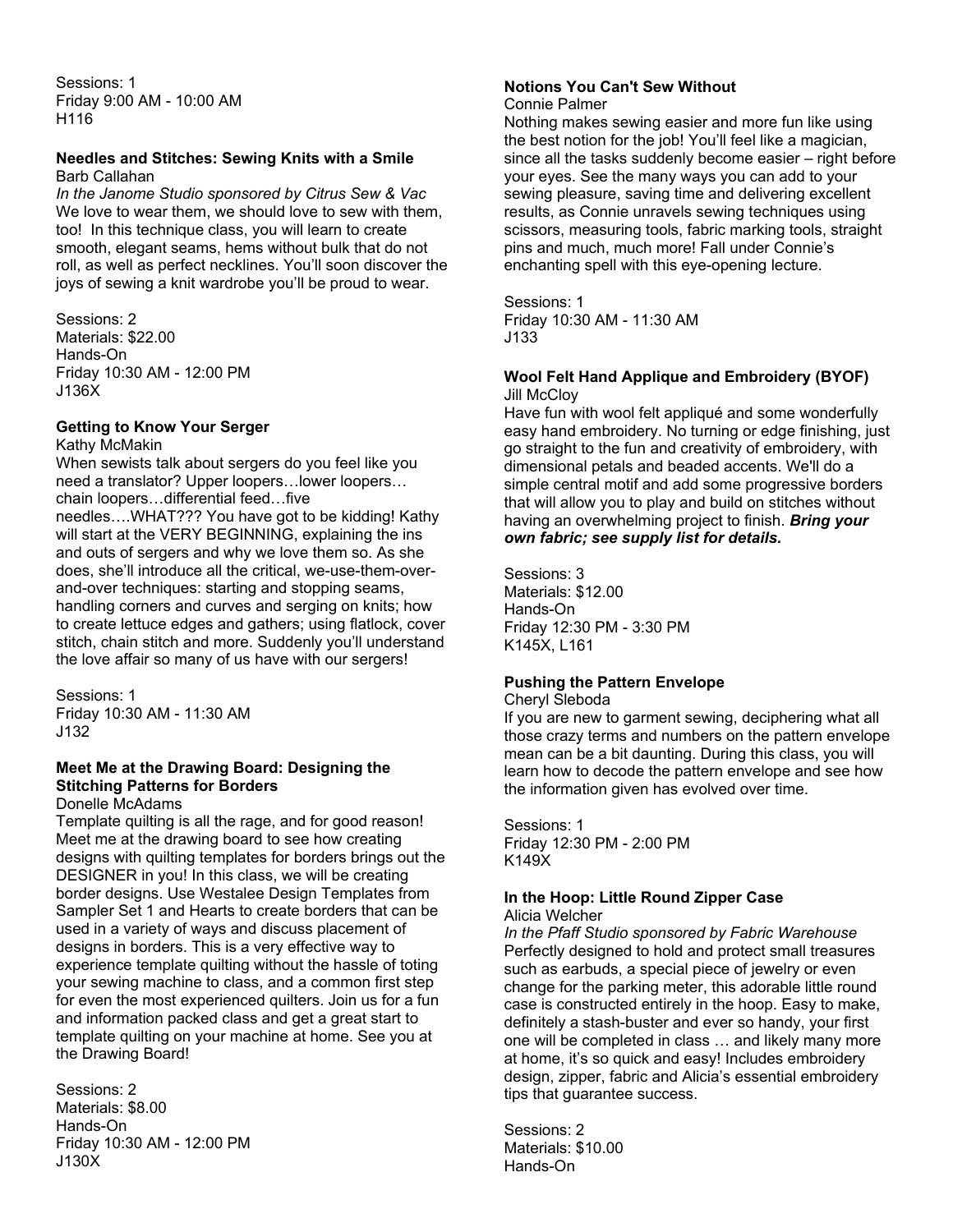Friday 12:30 PM - 2:00 PM K150X

#### **Longarm Ruler Essentials**

Handi Quilter

*In the Handi Quilter Longarm Studio sponsored by Heart of Florida Sewing Machine*

Quilting rulers are taking the quilting world by storm and for good reason. They make quilting fast and easy and are interchangeable to create a multitude of unique designs. Handi Quilter will show you the best practices for using quilting rulers on the longarm so you too can finish your quilts in style. *Two students will share a machine, so sign-up with a friend or make a new one in class when you join the fun! You'll be surprised at how much you'll learn between turns at the machine.* 

Sessions: 3 Hands-On Friday 1:00 PM - 4:00 PM K158, L174XY

#### **Pants for YOU: Personal Fit and Styling** Kathy Ruddy

Create the only pant pattern you'll need for years to come! Measurements and visual keys are the foundation for creating your own custom pants pattern. Each member of the class will receive a visual fit chart on which Kathy will analyze and record the changes you'll be making to your base pattern. Using a single student, she will demonstrate taking correct measurements. As time allows and using one class member's chart, see how to apply personal changes to a pants pattern to create a custom fit block. Apply fit changes with Kathy's guidance, then practice how to use your pattern block to restyle the leg to follow current trends.

Sessions: 3 Materials: \$30.00 Hands-On Friday 1:00 PM - 5:00 PM K147, L163, M179

## **Spaghetti Bias Windows Pillowcase**

Connie Palmer

*In the Janome Studio sponsored by Citrus Sew & Vac* You won't believe how simple it is to create graceful curves of spaghetti bias that is shaped and stitched over peek-a-boo cotton fabric in this easy-to-finish pillowcase. The ready-made bias finishes the shaping process as quick-as-a-wink. You'll have a contemporary heirloom in less time than it takes to shop for a gift!

Sessions: 3 Materials: \$22.00 Hands-On Friday 1:00 PM - 4:00 PM K152, L168XY

### **Achieving Success in Pattern Alteration**

Lorraine Henry There is an order to follow in making pattern alterations that will make all the difference in achieving successful fit. Receive tips on effective measuring and watch a demonstration of altering a pattern for a figure with multiple variations which so many of us have. It works wonders for figures needing asymmetrical changes. This remarkable development will change your fitting experiences for good!

Sessions: 1 Friday 1:00 PM - 2:00 PM K148

### **The Sleeve**

#### Joe Vecchiarelli

Have you struggled with sleeves that are too big, too small or just don't seem quite right? Join Joe for this lecture-demo to learn about creating a sleeve pattern for you, from your very own measurements, which will start you on your journey to a sleeve that is well-fitted. See how the sleeve is drafted and how to make corrections to balance the sleeve cap to the bodice for the perfect fitting sleeve. This will in turn improve and simplify your sewing. You will leave class with all the directions to draft a sleeve that is just right for you.

Sessions: 1 Friday 1:00 PM - 2:00 PM K146

#### **Parker on the Porch: Downtown Top Zip Eyeglass Case and Hand Strap**

Lyn Powers and Pat Sauer *In the Brother Studio sponsored by The Sewing Studio Fabric Superstore*

You will look good as you sport this vinyl top zip eyeglass case and hand strap, made In the Hoop! Students will pre-quilt fabric then embroider on vinyl. Zipper insertion will also be covered in this class. No sewing, just embroidery! *Fabric may differ from photo*.

Sessions: 3 Materials: \$16.00 Hands-On Friday 1:00 PM - 4:00 PM K151, L167XY

### **Acute Angle Blouse**

Nick Coman

*In the Bernina Studio sponsored by Keep Me In Stitches* This bias-cut blouse is a stunner. Made up in mostly woven fabrics, it skims the body while accentuating the right curves. There are three neck variations and several sleeve variations as well. Fabric color choices are Aqua, Lilac, Turquoise and Dusty Rose.

Sessions: 3 Materials: \$68.00 Hands-On Friday 1:00 PM - 4:00 PM K153, L169XY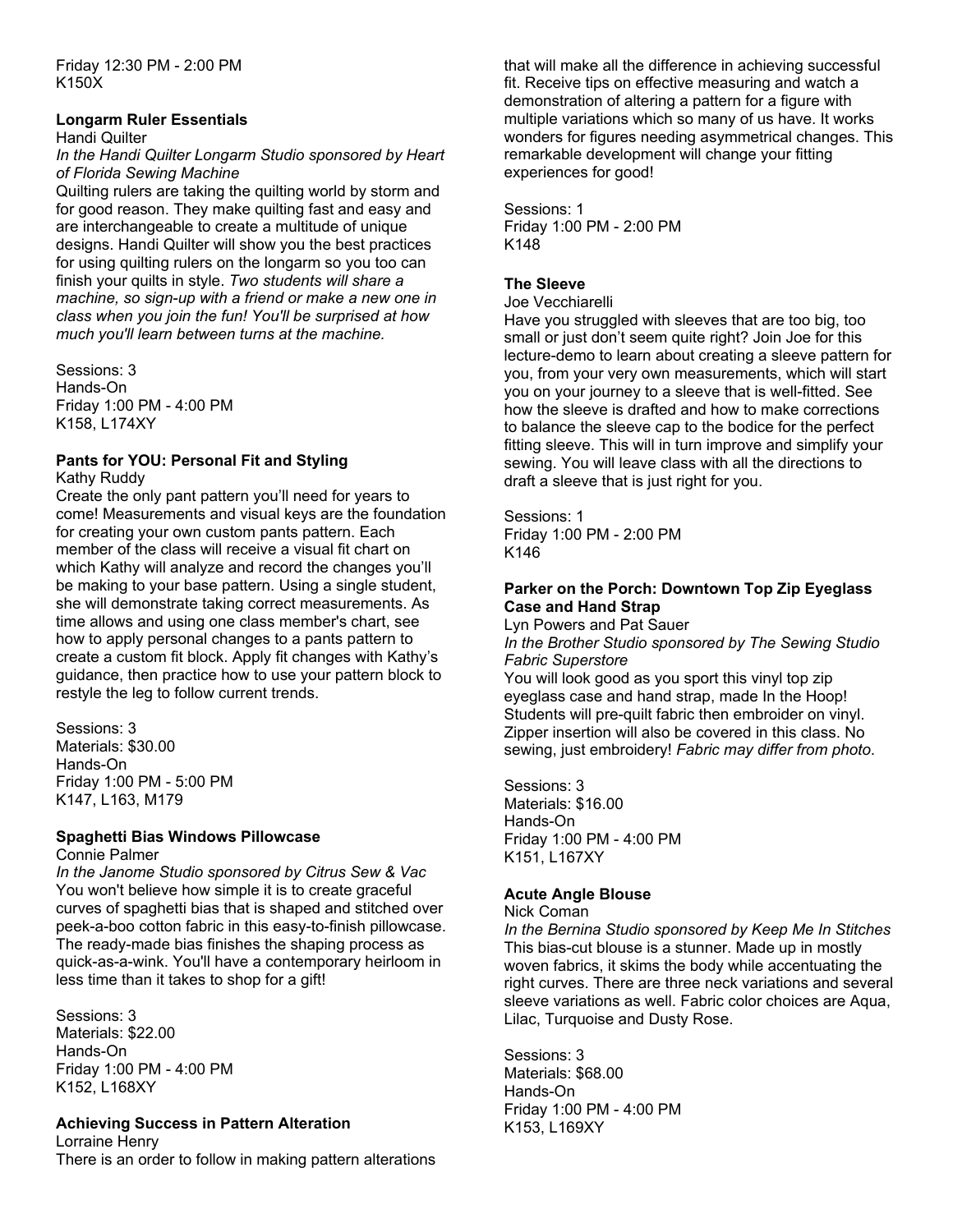### **Essential Serger Skills**

#### Pam Damour

*In the Husqvarna Viking Serger Studio sponsored by Fabric Warehouse*

Step into the world of serging with Pam Damour, as she shows how much fun and how easy sewing on a serger can be. You'll make three very easy projects on the serger while learning basic skills and techniques that will stay with you a lifetime. Your kits will have everything you need, so there's no prep required!

Sessions: 3 Materials: \$27.00 Hands-On Friday 1:00 PM - 4:00 PM K156, L172XY

## **Simply Amazing Baravelle Spirals with Painless Paper Piecing (BYOF)**

RaNae Merrill

*In the Juki Studio sponsored by Tops Vacuum & Sewing* Baravelle spirals are one of the simpler types among the four Simply Amazing Spirals. They have huge "Wow!" factor, yet you won't believe how easy they are! Using the techniques in RaNae's best-selling book Simply Amazing Spiral Quilts, learn to draw, color and sew a Baravelle spiral block, including a variety of ways to color them -- spirals, lightning bolts, pineapples, baskets and more. Along the way you'll learn RaNae's "painless paper piecing" techniques. A pattern is provided for finishing blocks into potholders. *Bring your own fabric, see supply list for details.* 

Sessions: 3 Materials: \$7.00 Hands-On Friday 1:00 PM - 5:00 PM K154, L170, M186

## **The Quick Serger Tote with Pockets**

Kathy McMakin *In the Juki Serger Studio sponsored by Tops Vacuum & Sewing*

Can you ever have tooooo many totes? Absolutely not, never!!! We always need something to carry all of our stuff. This easy-to-construct tote will be completed in three hours and ready to fill!! For your tote pockets, you will attach and create piping with your sergers AND insert a zipper. Plus, learn a simple binding technique. Come and join the serger fun! **Note:** In Novi this class is being taught by Nancy Brandt. In Lakeland this class is being taught by Kathy McMakin.

Sessions: 3 Materials: \$25.00 Hands-On Friday 1:00 PM - 4:00 PM K157, L173XY

## **Cactus Bloom (BYOF)**

Heather Kojan

*In the Husqvarna Viking Studio sponsored by Fabric Warehouse*

Come and learn how to create half rectangle triangles two different ways without special templates and learn some foundation piecing along the way. Heather will guide you on this journey while offering her tips and tricks. By the end of class, you will have the beginning of a stunning wall hanging suitable for the holidays or anytime of the year. *Bring your own fabric; see supply list for details.* 

Sessions: 4 Materials: \$14.00 Hands-On Friday 1:00 PM - 4:00 PM K155, L171XY

## **Upcycled Bags**

Barb Callahan

You've heard the term recycle but what about upcycle? Upcyling is taking something you would throw away or something you don't like and making it into something new and wonderful! Barb loves looking for old treasures like men's jackets and ties, which have been staples in her bag of tricks. And now she is using skirts, curtains, antique quilt squares, leather belts and even feed bags to create upcycled bags. She will share her best loved techniques for working with these items to turn them into bags you will love! As a bonus you will receive a free pattern for an easy upcycled shopping bag to get you started on your creative journey.

Sessions: 1 Friday 2:30 PM - 3:30 PM L164

## **Successful Paper Piecing for All**

Connie Spurlock

Because the steps are the opposite of what you traditionally do in sewing, some feel like they can't conquer paper piecing. That is simply a myth! Easy steps and a little instruction allow anyone to experience not only paper piecing success but paper piecing joy! Skeptics are welcome on this "hands-on " experience, to see the myth busted.

Sessions: 1 Friday 2:30 PM - 3:30 PM L162

## **Neckline to Hemline: The Inside Story Fresh from the Runway**

Jim Suzio

You saw the gowns on the runway, and now you want the details on "How did he do that?" Get the inside details on Jim's unique twist on traditional facings and necklines, as well as hem finishing techniques. From the rolled neck on the Sophia Loren gown, the "puffy" hem on the Bette Davis "All About Eve" dress, to the dramatic "detachable" inner train and hem finish on the dreamy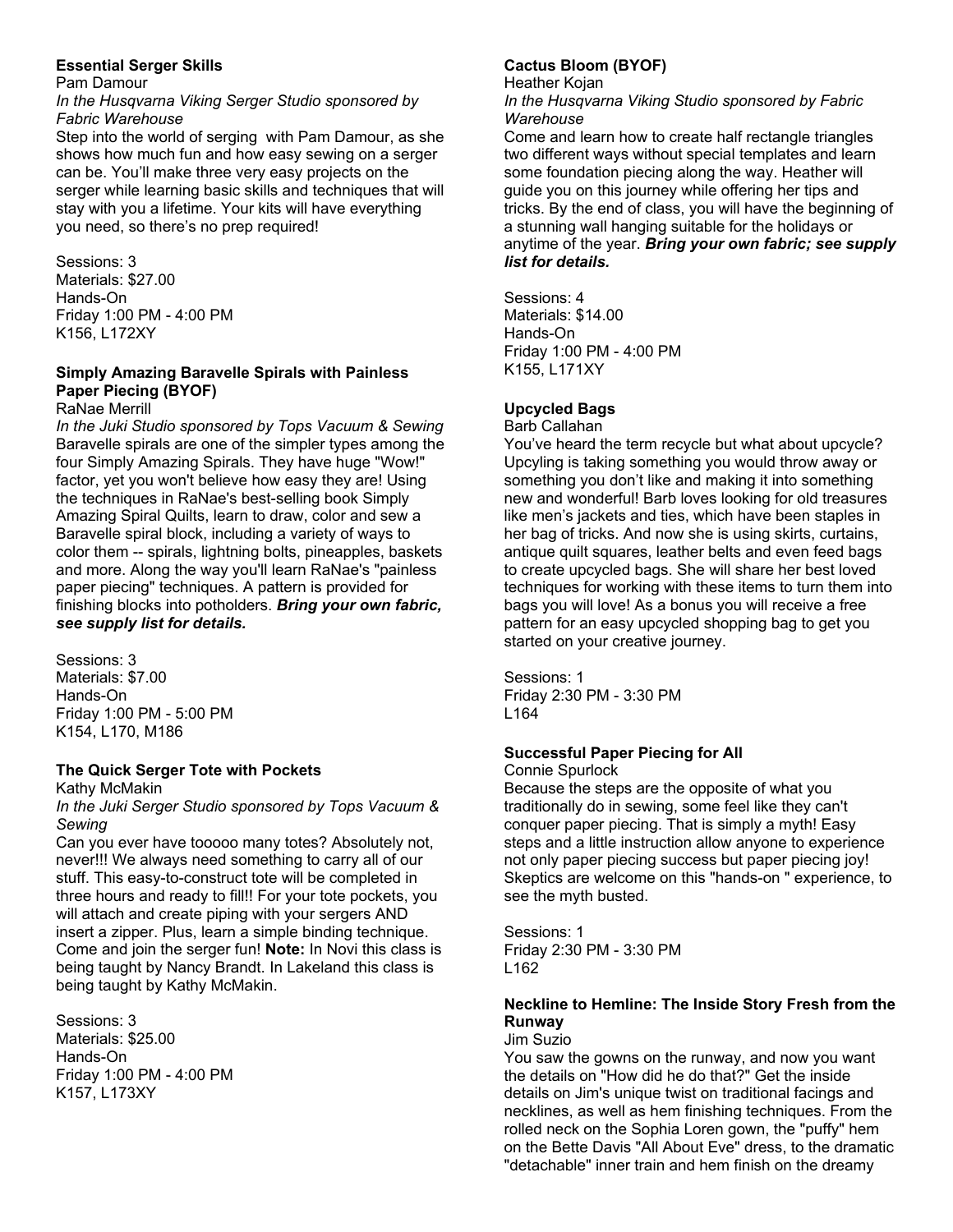Sessions: 1 Friday 2:30 PM - 3:30 PM L165

#### **In the Hoop: Button Embroidery**  Alicia Welcher

*In the Pfaff Studio sponsored by Fabric Warehouse* Embroidery and your button box join forces in this wonderful play on a flower garden – embroidered greenery with button blossoms, cute as can be. Learn how to pick embroideries which lend themselves to substituting buttons for parts of the design, and how to execute them flawlessly in the hoop. Complete a pair of pleated fingertip towels in class and leave with new ideas for your embroidery practice. Choice of designs, all materials included.

Sessions: 2 Materials: \$10.00 Hands-On Friday 2:30 PM - 4:00 PM L166XY

### **Advanced Pattern Alteration**

Lorraine Henry

Many styles require more thought and care in alteration procedures. Styles without darts make it harder to alter for larger busts. Raglan and dolman sleeves are more challenging to alter for shoulder variations. Shoulder alterations can mean collar alterations, too. One-piece dress alterations may be different than those for separates for 'below the waist' figure variations. Discover how to approach these and other more challenging style situations.

Sessions: 1 Friday 4:00 PM - 5:00 PM M180

### **An Introduction to English Paper Piecing**

Kaye Koler

English Paper Piecing (EPP) is a traditional method of hand sewing fabric pieces together that hold their shape by being secured to paper pieces using either glue or thread. Once all pieces are sewn together the quilt top complete. The papers are removed and the quilt can be finished as you would any quilt. Learn the basics of this traditional quilt method and how to join them together. A great take along project!

Sessions: 1 Friday 4:00 PM - 5:00 PM M177

### **Balancing the Armhole**

#### Joe Vecchiarelli

As we age our body also changes. Things have shifted or become rounder or hopefully slimmer. When dealing with the armhole, patterns may have the same measurement front and back. However, is your body

really the same front and back? How will that affect the fit and look of the sleeve? Let's bring it all into balance as Joe guides you through the steps involved to truly balance the pattern for a beautiful fit in the armhole area as well as the mobility you desire.

Sessions: 1 Friday 4:00 PM - 5:00 PM M178

### **Fabrications**

Jim Suzio

Texture can add so much interest to a fabric and can enhance a garment. Sadly, that fabric of your dreams is not always available. So, why not create your own? See various samples on how using a standard or wing needle can texture a fabric when combined with a utility stitch on the machine. How a change of thread can change the look of a fabric, or even how layering can change the look of a fabric project.

Sessions: 1 Friday 4:00 PM - 5:00 PM M181

### **Introduction to Pro-Stitcher**

Handi Quilter

*In the Handi Quilter Longarm Studio sponsored by Heart of Florida Sewing Machine*

The Pro-Stitcher® quilting system integrates Handi Quilter's world-class quilting machines with the latest computer technology to help you finish more quilts. Pro-Stitcher guides the machine to quilt any design you want to use, create, or customize. Learn how to set up a design, whether in a specific area or edge to edge, as well as the basics of advancing and repositioning designs. You'll be finishing quilts in no time! *Two students will share a machine, so sign-up with a friend or make a new one in class when you join the fun! You'll be surprised at how much you'll learn between turns at the machine.* 

Sessions: 3 Hands-On Friday 6:00 PM - 9:00 PM N206X, P222

### **Sashiko: A Drawstring Bag**

Barb Callahan

Sashiko, a simple running stitch that was used in northern Japan to mend, strengthen and recycle household goods has come a long way. This simple stitch is now used to create decorative elements on garments, home décor and quilts. Come and see how this one stitch can add an interesting element to your projects as you work your way through making a drawstring bag. As a bonus, Barb will show you how to finish the ends of drawstring cord with a great Japanese origami flower.

Sessions: 2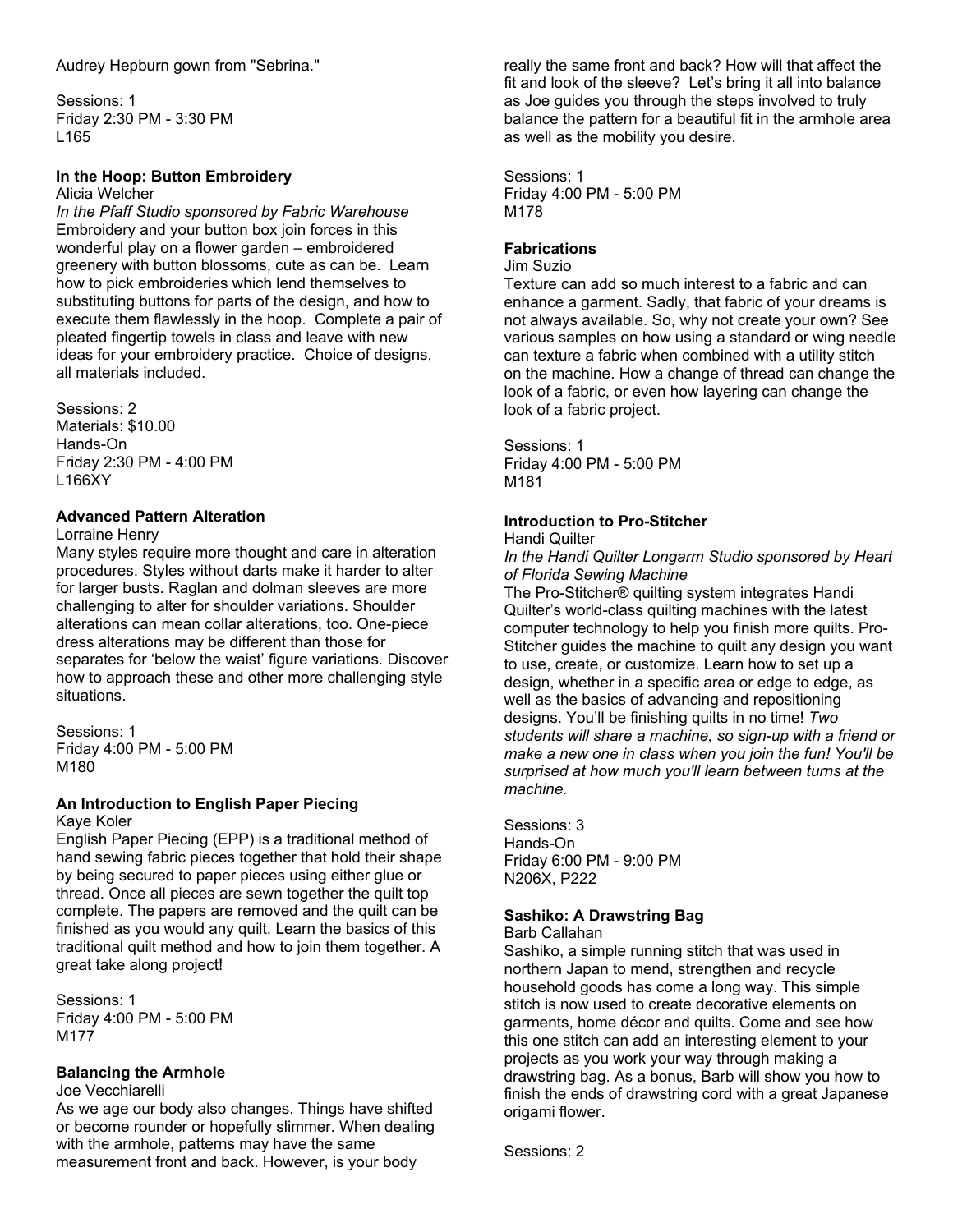Materials: \$31.00 Hands-On Friday 6:00 PM - 7:30 PM N195X

#### **Baby Your Baby**

#### Eric Drexler

Eric Drexler has been a sewing machine mechanic for over 35 years, and he wants to share his love and knowledge for, what he considers his "Baby", the Singer 221 Featherweight. Eric will walk you through how to take off all the covers, where to oil and what to watch out for. Your "Baby" will look and run a lot better. Bring yours or watch as he demonstrates on his own machine. There will be a camera and projector set up so everyone can see.

Sessions: 3 Materials: \$7.00 Hands-On Friday 6:00 PM - 9:00 PM N193X, P209

#### **Draping Fundamentals: Lower Body**

Joe Vecchiarelli

Learn the fundamentals of draping pants as you work along with Joe to create a basic straight pant using a body form. Includes learning about taking proper measurements, comparing them to the body form, calculating for and drawing the initial pattern from those measurements and then tweaking it on the form itself. Complete the creation of several pant styles in class, working in groups of 3 or 4: straight leg, cigarette, palazzo and discuss darts and the conversion to pleats. You'll leave with all the tools and knowledge to drape your own pants on your body double at home.

Sessions: 3 Materials: \$94.00 Hands-On Friday 6:00 PM - 9:00 PM N194X, P210

#### **Fabulous Fabric Manipulations by Machine (BYOF)** Cheryl Sleboda

*In the Juki Studio sponsored by Tops Vacuum & Sewing* Learn unique fabric manipulations that will make your next quilt or garment sing with treasured and timeless heirloom techniques. Whether you are pleating, gathering, or pintucking these eye-popping details will add an element of contrast and dynamic surface effects to your next distinctive project. Whether your aesthetic is traditional, modern, or contemporary you'll be inspired to manipulate your garments, quilts, and cosplay! *Bring your own fabric; see supply list for more details.* 

Sessions: 3 Hands-On Friday 6:00 PM - 9:00 PM N202X, P218

#### **I "Heart" Fans (BYOF)**

Jill McCloy

*In the Husqvarna Viking Studio sponsored by Fabric Warehouse*

The heart fan is the 4th in Jill's asymmetric fan series and uses a template to shape the fan. It has an interlacing turned fan base for perfect curves and features machine "hand quilting". You'll have a choice between a new dimensional flower or an appliqué flower if you'd prefer a flat surface. There is also a choice between a full size 12" block or 4" mini block with a shamrock option. You will receive directions and patterns for all choices, but will select one to make in class. We will also play with stitch manipulation for the embroidery over the fan seams to keep everything in scale. *Bring your own fabric; see supply list for details.* 

Sessions: 3 Materials: \$12.00 Hands-On Friday 6:00 PM - 9:00 PM N203X, P219

# **Saturday 3/19/2022**

#### **Longarm Quilting Basics** Handi Quilter

*In the Handi Quilter Longarm Studio sponsored by Heart of Florida Sewing Machine*

Quilting with a longarm machine can really speed you along to a finished quilt. Learn the basics of working with the longarm machine such as how to load a quilt, facts about thread, needles, tension and much more. *Two students will share a machine, so sign-up with a friend or make a new one in class when you join the fun! You'll be surprised at how much you'll learn between turns at the machine.* 

Sessions: 3 Hands-On Saturday 8:30 AM - 11:30 AM Q238X, R254

#### **Beautiful Beaded Elements: Silk Ribbon Edition** Nick Coman

This class is a continuation of hand beading basics. In this class we will take a lace motif and use silk ribbon, embroidery and beading to make a small element that could be used on garments, hats, or even as a closure. Lots of fun, no machines, just your needles, threads and beautiful shiny beads!

Sessions: 3 Materials: \$33.00 Hands-On Saturday 8:30 AM - 11:30 AM Q227X, R243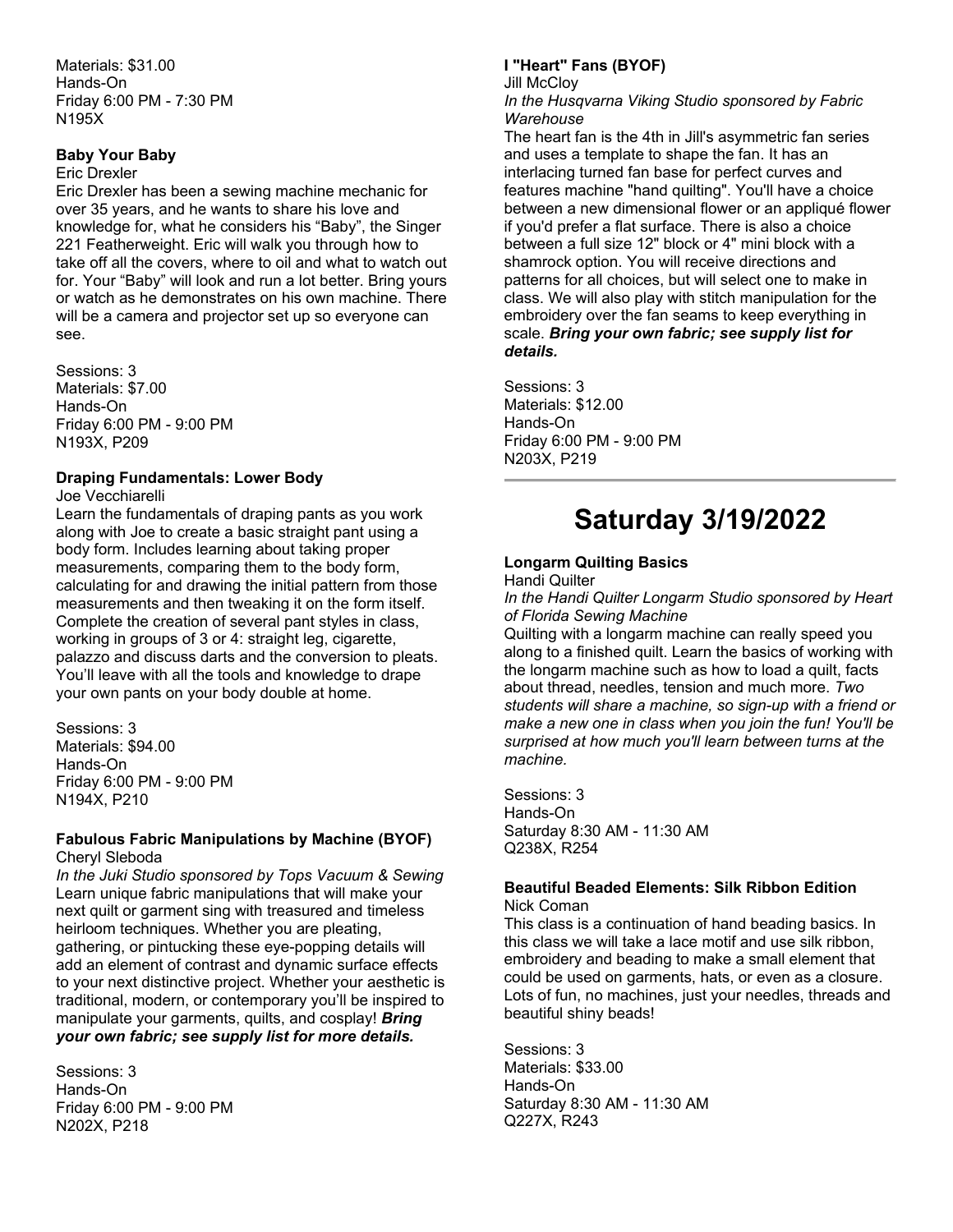### **Get Your Hands on Westalee Design Rulerwork Templates**

#### Donelle McAdams

*In the Janome Studio sponsored by Citrus Sew & Vac* Even though it may be your very first time to try Template Quilting with rulers, you will AMAZE yourself with the success that you will experience with this project. First, we will stitch the Borders to the center fabric and then dive right into Template Quilting and create a beautiful 16-inch square table mat. We will be stitching a center medallion, corner embellishment and creating a border design in the border section. Class is designed for beginners, but advanced beginners are sure to learn a tip or two in this fun class. Don't miss the opportunity to try Rulerwork (Template Quilting).

Sessions: 4 Materials: \$30.00 Hands-On Saturday 8:30 AM - 11:30 AM Q232X, R248

### **Pattern Alteration Bootcamp**

#### Lorraine Henry

Bellies, boobs, butts and backs: the four main areas of our bodies that give us our "fitting fits!" Since there are 88 different figure variations, this workshop is the beginning of building your own pattern alteration reference file. Working with half-scale practice patterns, learn how to alter for common variations in these four areas using the new Seam method of alteration. Experience altering for a figure with more than one variation and learn how important it is to follow the 'length before width' rule. Your clothes may begin to fit so well you will LOVE sewing garments again!

Sessions: 3 Materials: \$19.00 Hands-On Saturday 8:30 AM - 11:30 AM Q225X, R241

### **Patches and Badges**

Lyn Powers and Pat Sauer

*In the Brother Studio sponsored by The Sewing Studio Fabric Superstore*

Almost any embroidery design can be turned into a patch or badge, and they are the perfect option for those hard to hoop items. During this hands-on class, students will create and embroider a professional looking badge while learning about what fabrics and adhesives work best to achieve a professional finished edge on a patch. Fabric kit provided.

Sessions: 3 Materials: \$12.00 Hands-On Saturday 8:30 AM - 11:30 AM Q231X, R247

## **Clone Your Clothes**

Kathy Ruddy

We all have garments in our wardrobe that fit well and feel fabulous when worn. Wouldn't it be great if you could take a pattern from those same finished garments and create a whole new wardrobe of styles inspired by your favorite looks? Kathy will guide you through the process of taking a 3-dimensional garment to a flat pattern. Learn the rules for copying sleeves, darts, seams, and gathers. Make the sewing experience smoother and more gratifying, as you easily recreate garments in your own fusion of styles and fabrics. Bring your favorite garment to class that you want to copy and Kathy may use it as an example in class.

Sessions: 1 Materials: \$7.00 Saturday 8:30 AM - 10:00 AM Q229X

#### **More Fun Than a Barrel of Monkeys (BYOF)** RaNae Merrill

*In the Bernina Studio sponsored by Keep Me In Stitches* Make a Baravelle spiral quilt that all your friends will say is simply amazing! Learn to draw, color and foundationpiece this special spiral quilt. You'll also learn how to select fabrics by color, value and pattern and pick up techniques for foundation piecing that make it easier than ever. Baravelle spirals look complicated, but they're actually easy to sew -- and best of all there are NO curved seams! *Bring your own fabric- see supply list for details.*

Sessions: 3 Materials: \$18.00 Hands-On Saturday 8:30 AM - 11:30 AM Q233X, R249

### **The Serger Sampler Workshop**

Pam Damour *In the Husqvarna Viking Serger Studio sponsored by Fabric Warehouse* From Pam's newest book, Power Serge, experience a series of functional and beautiful techniques on the serger. Chosen for their popularity and versatility, Pam's collection includes double piping, pintucks, zipper insertions, ruffles, pleats and more. Plus a trunk show to jump-start the flow of ideas before you leave class!

Sessions: 3 Materials: \$28.00 Hands-On Saturday 8:30 AM - 11:30 AM Q236X, R252

#### **Quick-Change Seasonal Pillow Cover and Wrap** Alicia Welcher

*In the Pfaff Studio sponsored by Fabric Warehouse* Small touches -- like this cleverly designed pillow cover – keep the seasons fresh inside your home as mother nature handles the out-of-doors. Created with a versatile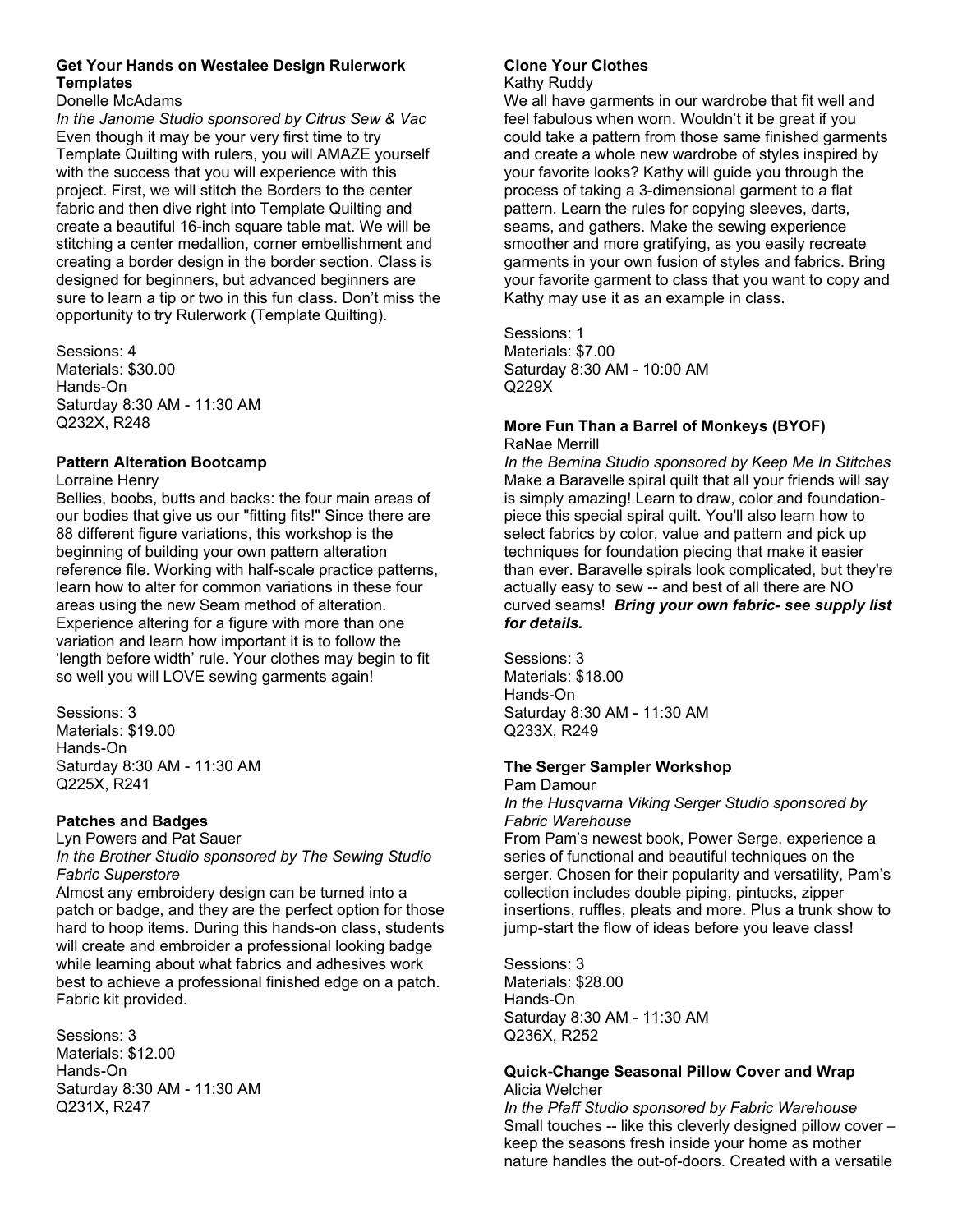neutral linen/cotton blend fabric, the 18-inch square pillow cover provides a quick-change pallet for an outer wrap and drift of interchangeable blossoms. Make yours in class, picking up tips for decorator corners and construction options. Your 10-inch wide wrap, embroidered with delicate foliage, becomes the base for your dimensional seasonal bouquet. Includes all materials for pillow cover, wrap and summer flowers (3), plus complete directions for creating 3 more blossoms for each season: autumn, winter and spring, easily swapped out with the use of magnets. Clever and beautiful, too! *(18-inch square pillow form to be purchased separately.)* 

Sessions: 3 Materials: \$28.00 Hands-On Saturday 8:30 AM - 11:30 AM Q230X, R246

#### **10 Degree Ruler Workshop**

Connie Spurlock

*In the Juki Studio sponsored by Tops Vacuum & Sewing* Let us show you one of the best tools we have found to not only make a variety of quick gifts but to do it in a minimal amount of time. Six cuts using 6 fabrics will be enough for a Christmas tree skirt or a centerpiece. We'll show you several projects that you will love and make a 42" table runner in class  $\sim$  you will find it fun and FINISHED!

Sessions: 4 Materials: \$28.00 Hands-On Saturday 8:30 AM - 11:30 AM Q234X, R250

### **Inspiring Serger Confidence**

Kathy McMakin

*In the Juki Serger Studio sponsored by Tops Vacuum & Sewing*

Intimidated? Fear not! The serger is your friend! It's the perfect companion for your sewing machine, as it always makes you look like a professional (even if you're not). Knowing your serger, what it can do and how to do it, will take your sewing to a whole new level. Learn how a serger works, tension settings, stitch lengths, cutting widths, differential feed, when to have your cutter in and out of work, needle positions, basic stitches for construction, decorative stitches for embellishing and finishing and specialty stitches used in construction, embellishing and finishing, and finally troubleshooting. When you maximize your serger's potential, you maximize your own, too!

Sessions: 4 Materials: \$15.00 Hands-On Saturday 8:30 AM - 11:30 AM Q237X, R253

#### **Wrap Pants: One Seam with Little Fitting** Barb Callahan

*In the Husqvarna Viking Studio sponsored by Fabric Warehouse*

One of the "newest" sensations in the fashion industry is the wrap. Whether it's a dress, skirt or even a pant, this style can be seen on the streets and runways alike. This versatile wrap pant can be made in many different lengths, from shorts to full-length, to anything in between. Barb will guide you through the steps to create your very own full-length wrap pant. You will have your choice between several different fabrics to get "wrapped" up in.

Sessions: 3 Materials: \$65.00 Hands-On Saturday 8:30 AM - 11:30 AM Q235X, R251

#### **The No Pattern Wardrobe: Jackets and Skirts Jill McClov**

Flattering your figure is all about proportion, style and drape. This wardrobe of fast and easy garments that you design to reflect your personal style will keep you looking good, feeling comfortable and make a unique statement. Jill will illustrate and explain how to construct the many samples she will show and help you start designing your very own look. We'll discuss proportion, measuring, ease, construction techniques and how to get the most becoming looks for your figure.

Sessions: 1 Saturday 9:00 AM - 10:00 AM Q228

## **Notions You Can't Sew Without**

Connie Palmer

Nothing makes sewing easier and more fun like using the best notion for the job! You'll feel like a magician, since all the tasks suddenly become easier – right before your eyes. See the many ways you can add to your sewing pleasure, saving time and delivering excellent results, as Connie unravels sewing techniques using scissors, measuring tools, fabric marking tools, straight pins and much, much more! Fall under Connie's enchanting spell with this eye-opening lecture.

Sessions: 1 Saturday 9:00 AM - 10:00 AM Q226

### **Pictorial Quilts**

#### Jill McCloy

Designed for those of you with ideas, but not sure of the direction to take and for those seeking inspiration. Jill will have examples of how and where she finds her ideas. Get insight on how to turn your own ideas into a usable pattern with an interesting and exciting focal point and learn how to choose the background that best displays it. Discover her, sometimes unorthodox techniques for creating depth and dimension. Get some insight on the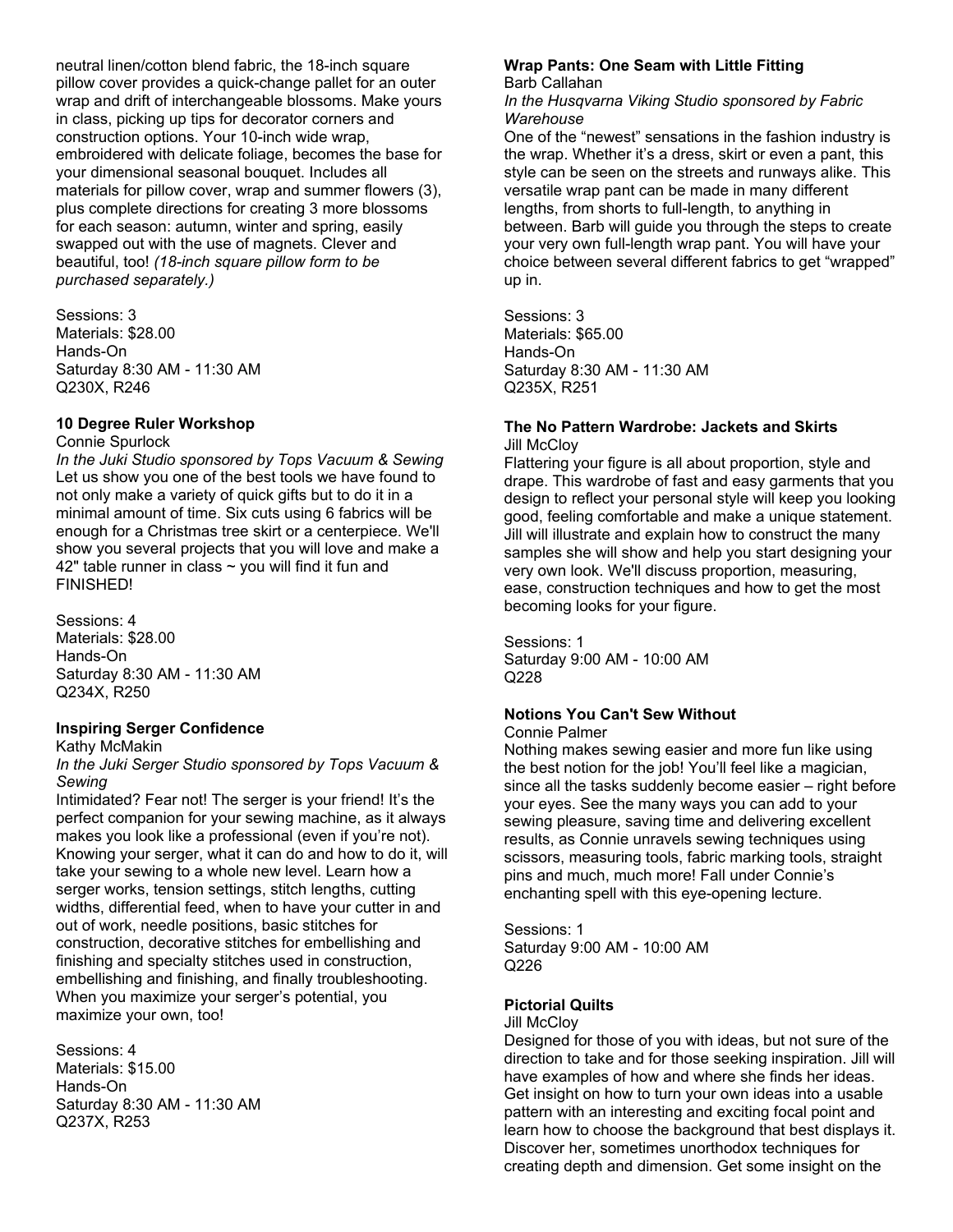use of art supplies and found objects. You do not need to be an artist to create a lovely and appealing pictorial quilt. And just for fun be sure to ask Jill how many kinds of white out she has and about her eraser collection!

Sessions: 1 Saturday 10:30 AM - 11:30 AM R244

#### **Fitting a Dress Form to You**

#### Joe Vecchiarelli

When making a garment it becomes faster and more accurate to create your fit on a dress form. Learn to make simple adjustments with easy placement of sizing material on the form to mimic your shape instantaneously. You'll eliminate the frustration of fitting the paper pattern (flat) to your body (not flat). One dress form can become your body shape in seconds, and help with faster, easier and more accurate fitting results forever after.

Sessions: 1 Saturday 10:30 AM - 11:30 AM R242

#### **Take a Walk on the Wild Side**

Jim Suzio

We've all been there; you attended a store event, you liked the sales pitch so much you bought all those fancy feet you "had to have" that you used once, if at all, and they are now taking up space in a drawer "somewhere." Now it is time to take them out and try them on once again, you might discover that foot you bought to make gathers or put in elastic are a great "fit" for a different application than it was designed to do.

Sessions: 1 Saturday 10:30 AM - 11:30 AM R245

## **Sleeve Solutions**

#### Lorraine Henry

Do you realize there is a direct relationship between fitting sleeves and fitting pants, think crotch shape and depth. All correlations will be revealed in this sleeve seminar. You may have a "mature" arm or a thin arm, forward arm joint, inward, or outward rotation of the elbow. These and other arm variations can give one "fitting fits" when it comes to working with sleeve patterns. Learn how to recognize the variation and make the necessary adjustments for a comfortable, well-fitting sleeve. Style solutions will be addressed as well as a demo on how to set in a sleeve smoothly. Sleeve Solutions will significantly solve your sewing sighs!

Sessions: 1 Saturday 12:00 PM - 1:30 PM S257X

**Flowers, Buds and Leaves: A Ribbon and Fabric Bouquet** Kathy McMakin

Luscious ribbons of all sizes and colors are folded and stitched in a variety of ways that transform them into beautiful flowers, buds and leaves. Kathy introduces these simple techniques along with how to hold your hands and fingers while twisting, flipping, rotating, or folding the ribbons. Learn a couple of fabric flower tricks, too! You will love watching the flowers "bloom" right before your very eyes. Arrange your gorgeous roses, wild flowers, folded leaves and tiny buds to create a mini-bouquet, the perfect addition to a variety of projects including pretty garments (tees, dresses and gowns), pillows, picture frames, book marks, hats and porcelain boxes; or, add a pin back to create a brooch to be worn on a scarf or sweater. This is a project we promise you will enjoy!

Sessions: 3 Materials: \$15.00 Hands-On Saturday 12:30 PM - 3:00 PM S259, T275

#### **Designing Template Quilting for Quilt Blocks** Donelle McAdams

*In the Janome Studio sponsored by Citrus Sew & Vac* Now that you are familiar with Template Quilting, it is time to take a look at how to 'imitate' quilt stencils and design blocks. While you will not be making a "project", the samples you will create to take home will be a long time hands-on reference for your future template quilting projects.

Sessions: 3 Materials: \$14.00 Hands-On Saturday 12:30 PM - 3:30 PM S264, T280X

### **Designer Sergery**

Jim Suzio

Most fashion sewers have one, that "had to have" machine that makes the inside of our garments look good. Yep, you guessed it, the serger. Now is the time to bring that machine to the forefront of your sewing and see what fun tricks it can do. From creating a faux Chanel trim, to our own "Serger Stapling," learn some unique ways to embellish and new ways to finish your garments that even a basic three thread serger can do.

Sessions: 1 Saturday 12:30 PM - 1:30 PM S260

### **Quick Gifts and Shortcuts**

Connie Spurlock

Making and finishing a project is always fun and after 40 years of sewing, Connie has figured out more than a few shortcuts and helpful methods for making things easier and faster. Discover invaluable techniques, while you enjoy a collection of quick gift ideas, as she shares her best-loved tricks for finishing your projects. You will take that last stitch sooner and have more fun along the way.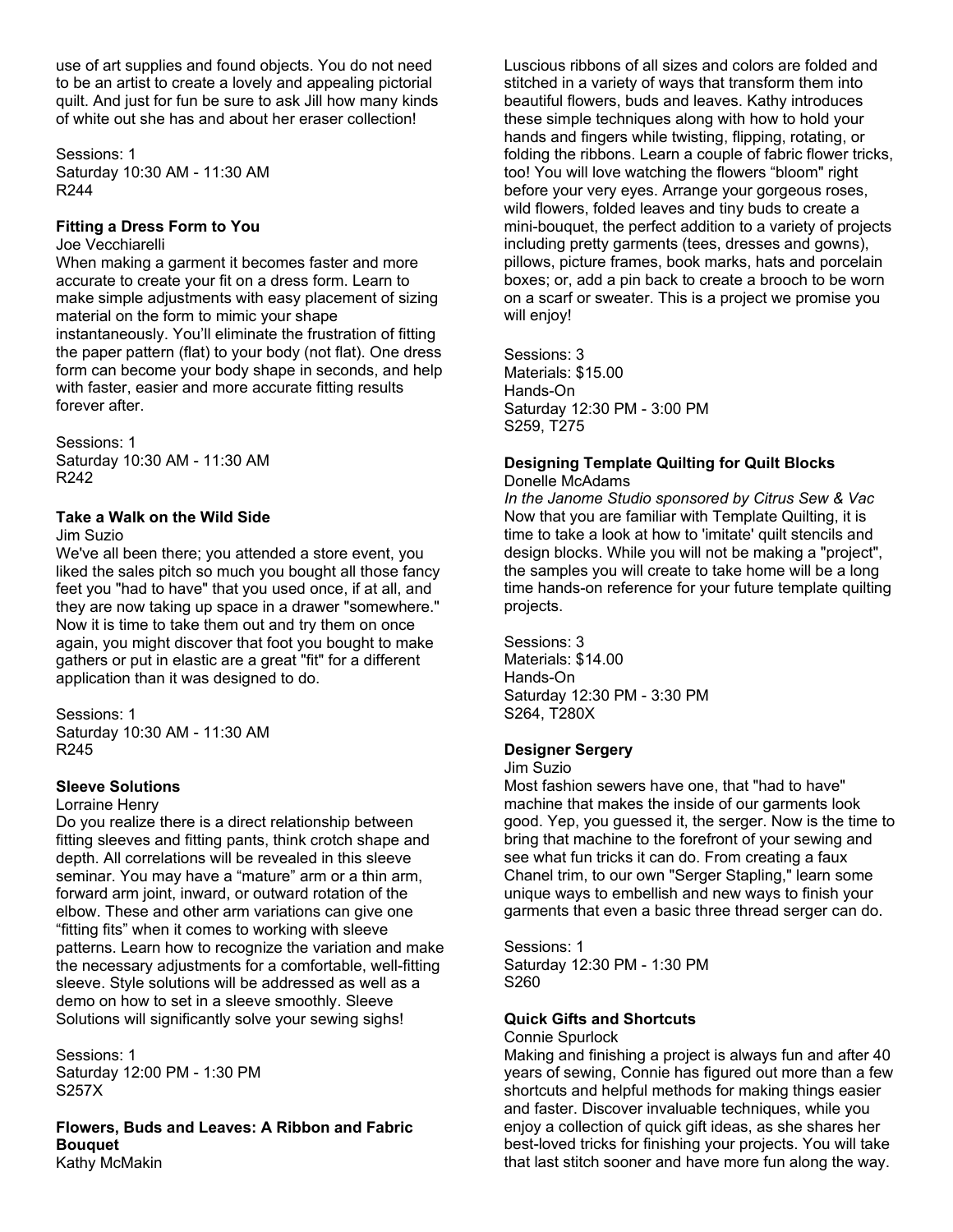Sessions: 1 Saturday 12:30 PM - 1:30 PM S258

## **Parker on the Porch: Scallop Front Zip Bag**

Lyn Powers and Pat Sauer *In the Brother Studio sponsored by The Sewing Studio Fabric Superstore*

This "In the Hoop" embroidery project highlights one of our favorite technique combinations, fabric, and vinyl. During this hands-on class, students will learn a unique vinyl layering technique and how easy scallops can be when done in the embroidery hoop. *Fabric may vary from photo.* 

Sessions: 3 Materials: \$16.00 Hands-On Saturday 12:30 PM - 3:30 PM S263, T279X

### **Quick Fitting Tweaks**

#### Abby Riba

It happens to all of us. You make a perfectly fitting garment only to gain, or better yet, lose a few pounds and find that the garment is now uncomfortable to wear. Or you lovingly make a child's garment and discover they have grown! What if there were a way that you could construct garments to make fitting changes easily without taking the whole thing apart? Think of the time and money you could save plus the added flexibility of being able to make quick changes to the fit! Discover the secrets of 'Quick Fitting Tweaks' today! Please note this is not meant as a substitute for normal pattern alterations.

Sessions: 1 Saturday 12:30 PM - 1:30 PM S261

#### **Quilting on the Grid Zipper Bag**

#### Connie Palmer

*In the Bernina Studio sponsored by Keep Me In Stitches* Quick, easy and accurate piecing all made possible using a piecing grid. In class, we will use 1 1/2-inch finished size grid to make the front of this handy zipper bag that is completely lined with no seams showing. The fun doesn't stop there, we will jazz it up with a fold-over elastic and netting pocket on the back to make the bag even more user friendly.

Sessions: 3 Materials: \$24.00 Hands-On Saturday 12:30 PM - 3:30 PM S265, T281X

### **5 Zippers, 5 Bags, One Serger**

Alicia Welcher *In the Husqvarna Viking Serger Studio sponsored by Fabric Warehouse*

Have fun and build your serger skills at the same time. This is the perfect class for everyone who loves to sew and wants to increase her dexterity with the serger. Discover a fantastic collection of bags, zipper techniques and serger tricks – all wrapped up in helpful tips and lots of creative choices. You'll definitely learn to install zippers a bunch of different ways -- all on the serger of course. And, you'll pick up tricks bag designers use all the time, so you can create your own bag styles as easily as imagining them. So … if you love all kinds of bags, this is the perfect course for you, too!

Sessions: 4 Materials: \$28.00 Hands-On Saturday 12:30 PM - 3:30 PM S268, T284X

#### **Strip Tease: Borders that Really Dance! (BYOF)** Julie Luoma

*In the Pfaff Studio sponsored by Fabric Warehouse* Measure, chop and create amazing borders by using only strips of fabric. Creativity does not have to be complicated, and you will be surprised and pleased with where you can go when you let go of the rules. *Bring your own fabric; see supply list for details.* 

Sessions: 3 Materials: \$28.00 Hands-On Saturday 12:30 PM - 3:30 PM S262, T278X

## **Free Motion Thread Sketching: Sea Life**

Eric Drexler

*In the Juki Studio sponsored by Tops Vacuum & Sewing* You will be amazed at the artwork created with a simple straight stitch. In this introduction to free motion, you will learn how easy it is using some of Eric's helpful tips and techniques. He will also bring show and tell of variations of this technique like redwork, monogramming, stippling, and many other quilting goodies. So drop those feed dogs and run free.

Sessions: 4 Materials: \$17.00 Hands-On Saturday 12:30 PM - 3:30 PM S266, T282X

### **Simple Serging: Ruana or Jacket (BYOF)**

**Jill McClov** 

#### *In the Juki Serger Studio sponsored by Tops Vacuum & Sewing*

What is a Ruana? It is a versatile sleeveless over the shoulder wrap. Using basic shapes as a design canvas, the final outcome is totally up to you! Add sleeves and you have a jacket. Work with one fabric or join a number of fabrics together to spice up your design. How about flatlocked inserts, semi-attached scarf or a contrasting front band? The possibilities are endless and you'll love the results! Jill will have various styles in class